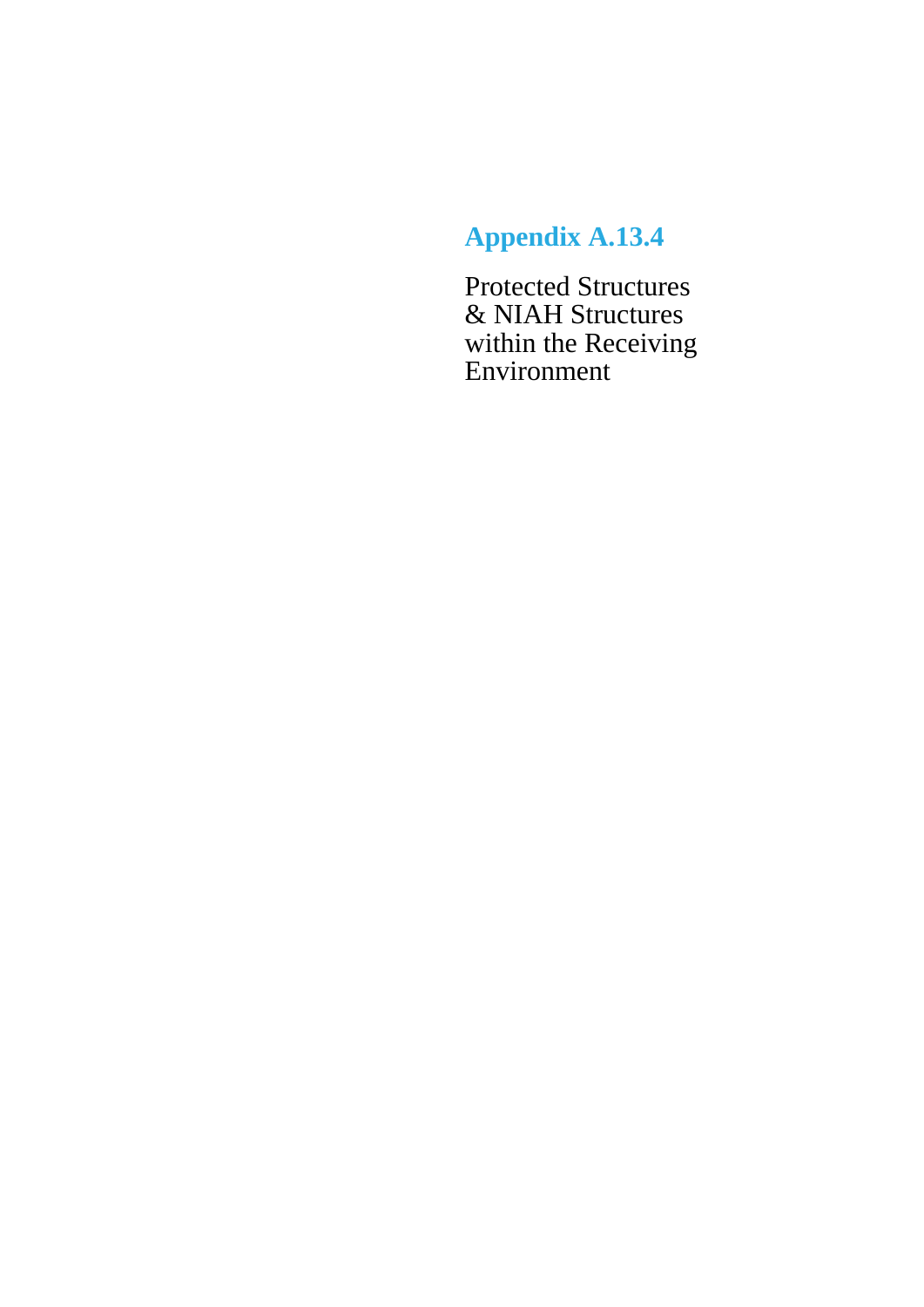**Appendix 13.4**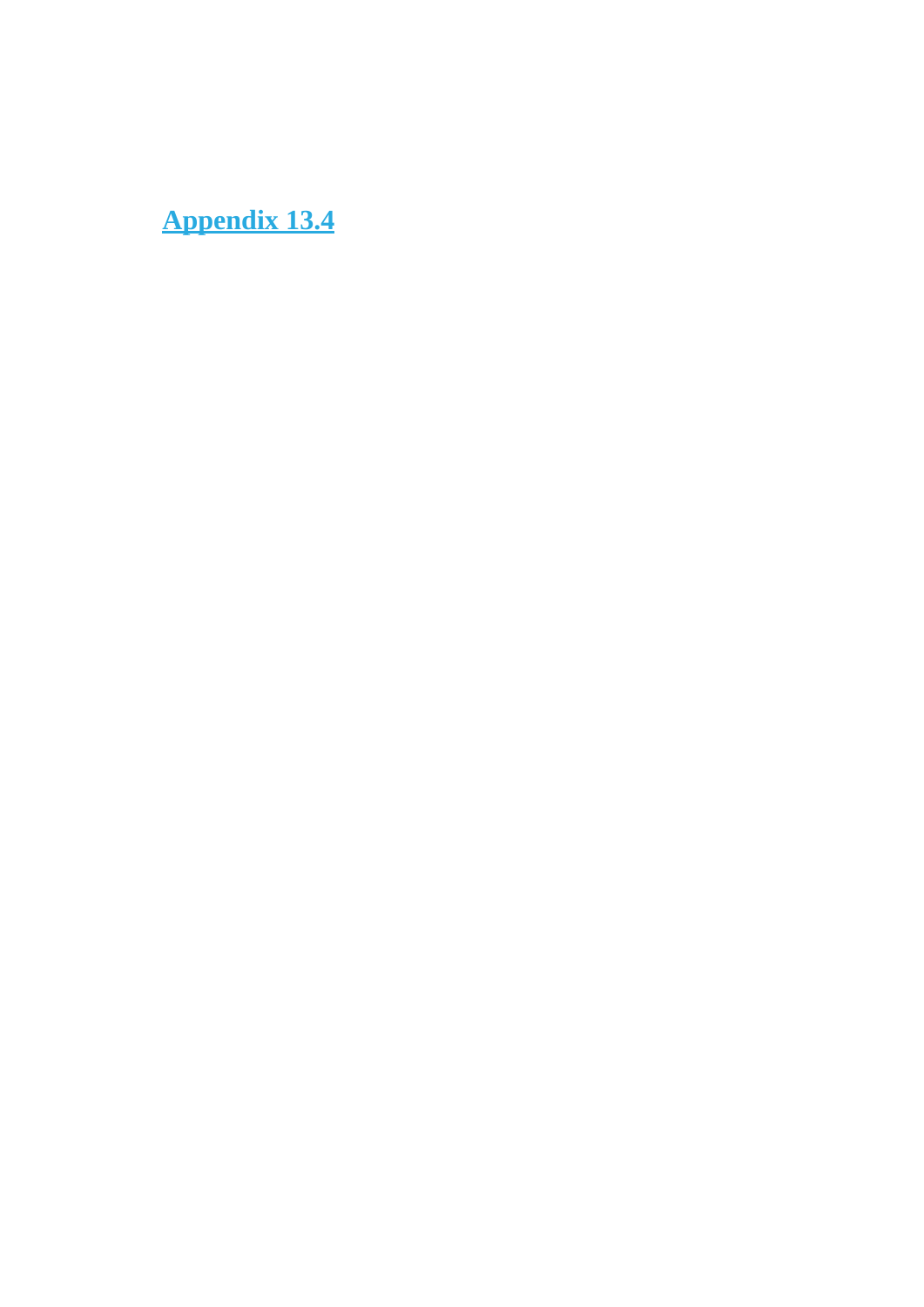## **Protected Structures & NIAH Structures within the Receiving Environment**

Please note that 'rating' and 'categories of special interest' sections are designated within NIAH descriptions (where present).

| <b>BH</b> No                                  | BH1                                                                                               |
|-----------------------------------------------|---------------------------------------------------------------------------------------------------|
| <b>RPS No</b>                                 | 6302                                                                                              |
| <b>NIAH No</b>                                | N/A                                                                                               |
| <b>Statutory</b><br>protection                | <b>RPS</b>                                                                                        |
| <b>Townland</b>                               | Mincloon                                                                                          |
| Parish                                        | Rahoon                                                                                            |
| <b>Barony</b>                                 | Galway                                                                                            |
| <b>Classification</b>                         | Thatched cottage                                                                                  |
| <b>ITM Ref</b>                                | 525885, 726000                                                                                    |
| Distance from<br>proposed road<br>development | 53m northwest                                                                                     |
| <b>Description</b>                            | Single-storey, thatched vernacular cottage, set back from the road within<br>a yard of buildings. |
| <b>Rating</b>                                 | Not specified                                                                                     |
| <b>Categories of</b><br>special interest      | Not specified                                                                                     |
| Source                                        | Galway City Development Plan 2017-2023                                                            |

| <b>BH</b> No                                            | BH <sub>2</sub>  |
|---------------------------------------------------------|------------------|
| <b>RPS No</b>                                           | 6301             |
| <b>NIAH No</b>                                          | N/A              |
| <b>Statutory</b><br>protection                          | <b>RPS</b>       |
| <b>Townland</b>                                         | Mincloon         |
| Parish                                                  | Rahoon           |
| <b>Barony</b>                                           | Galway           |
| <b>Classification</b>                                   | Thatched cottage |
| <b>ITM Ref</b>                                          | 726324, 725908   |
| <b>Distance</b><br>from<br>proposed road<br>development | 183m southwest   |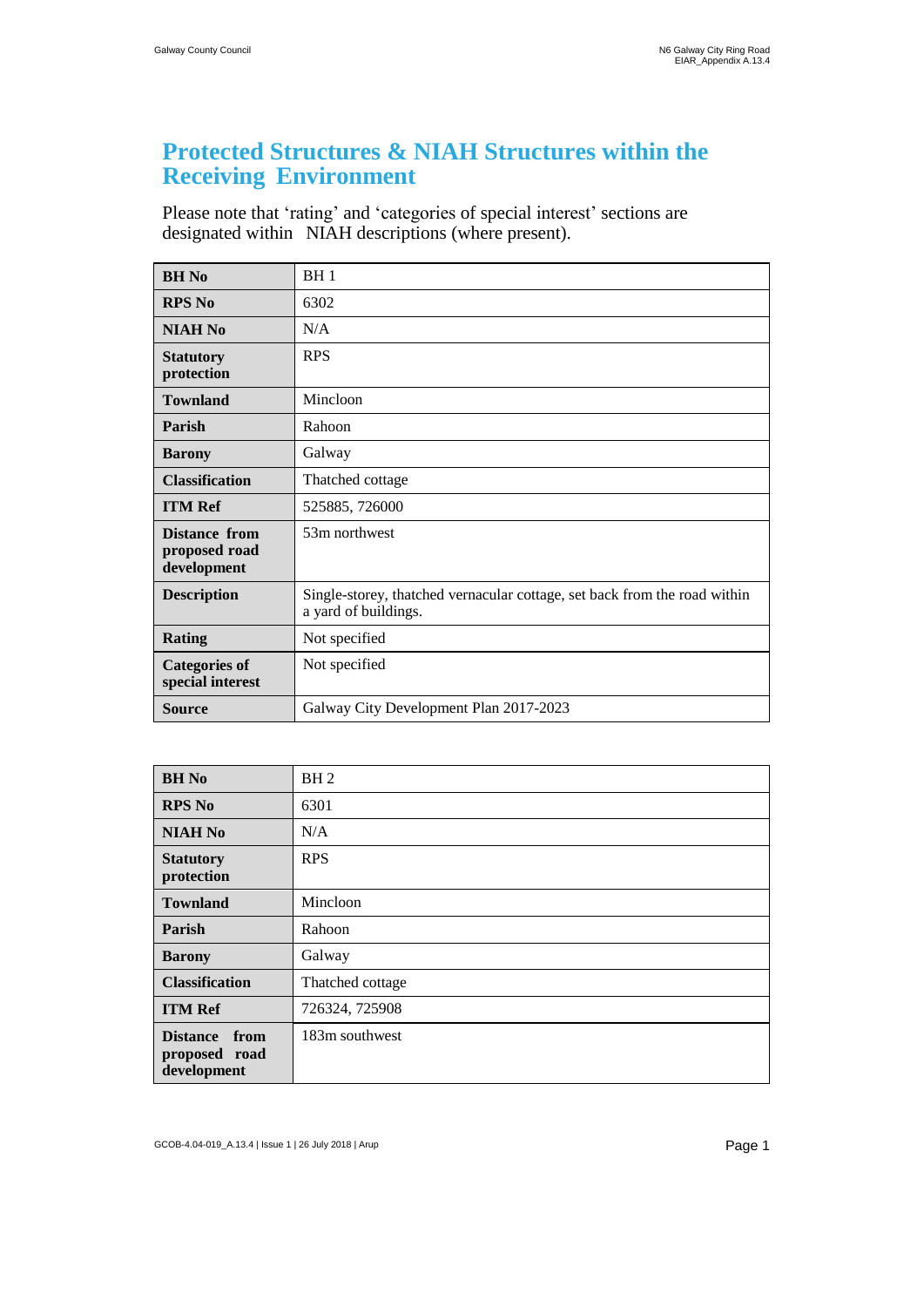| <b>BH</b> No                             | BH <sub>2</sub>                                                                                                                                             |
|------------------------------------------|-------------------------------------------------------------------------------------------------------------------------------------------------------------|
| <b>Description</b>                       | Single-storey, thatched vernacular cottage, fronting onto the road.<br>Modern render and window fittings. Projecting porch added to the north<br>elevation. |
| <b>Rating</b>                            | Not specified                                                                                                                                               |
| <b>Categories of</b><br>special interest | Not specified                                                                                                                                               |
| Source                                   | Galway City Development Plan 2017-2023                                                                                                                      |

| <b>BH</b> No                                            | BH <sub>3</sub>                                      |
|---------------------------------------------------------|------------------------------------------------------|
| <b>RPS No</b>                                           | 2001                                                 |
| <b>NIAH No</b>                                          | N/A                                                  |
| <b>Statutory</b><br>protection                          | <b>RPS</b>                                           |
| <b>Townland</b>                                         | Barnacranny                                          |
| <b>Parish</b>                                           | Rahoon                                               |
| <b>Barony</b>                                           | Galway                                               |
| <b>Classification</b>                                   | Gate Pillars                                         |
| <b>ITM Ref</b>                                          | 527619, 727465                                       |
| from<br><b>Distance</b><br>proposed road<br>development | Adjacent (although not located)                      |
| <b>Rating</b>                                           | Not specified                                        |
| <b>Description</b>                                      | No obvious remains of gate pillars at this location. |
| <b>Categories of</b><br>special interest                | Not specified                                        |
| <b>Source</b>                                           | Galway City Development Plan 2017-2023               |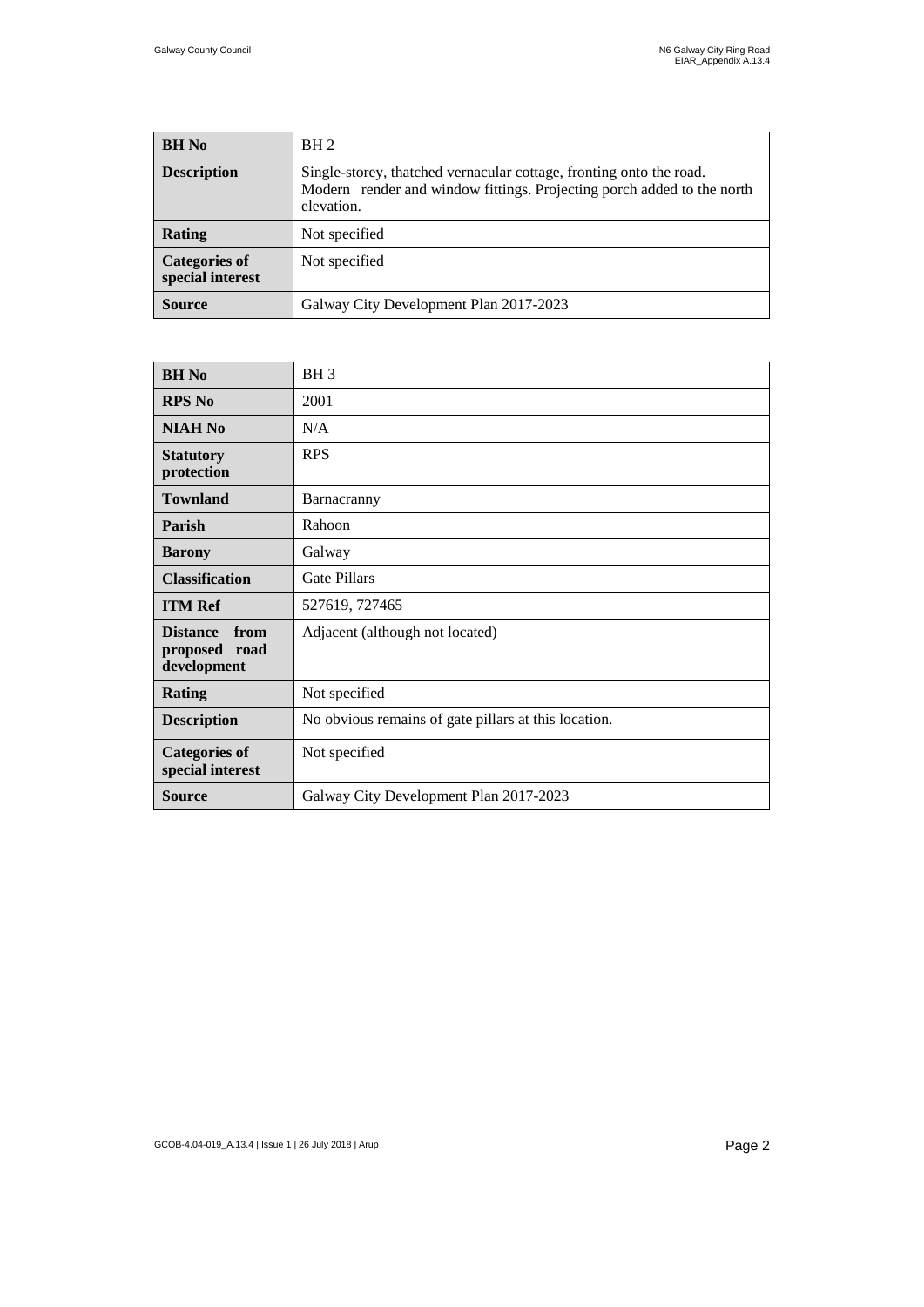| <b>BH</b> No                                         | BH <sub>4</sub>                                                                                                                                                                                                                                                                                                                                                                           |
|------------------------------------------------------|-------------------------------------------------------------------------------------------------------------------------------------------------------------------------------------------------------------------------------------------------------------------------------------------------------------------------------------------------------------------------------------------|
| <b>RPS No</b>                                        | 2901                                                                                                                                                                                                                                                                                                                                                                                      |
| <b>NIAH No</b>                                       | 30408205                                                                                                                                                                                                                                                                                                                                                                                  |
| <b>Statutory</b><br>protection                       | <b>RPS</b>                                                                                                                                                                                                                                                                                                                                                                                |
| <b>Townland</b>                                      | Barnacranny                                                                                                                                                                                                                                                                                                                                                                               |
| Parish                                               | Rahoon                                                                                                                                                                                                                                                                                                                                                                                    |
| <b>Barony</b>                                        | Galway                                                                                                                                                                                                                                                                                                                                                                                    |
| <b>Classification</b>                                | Thatched cottage                                                                                                                                                                                                                                                                                                                                                                          |
| <b>ITM Ref</b>                                       | 527513, 727527                                                                                                                                                                                                                                                                                                                                                                            |
| <b>Distance from</b><br>proposed road<br>development | 6m southwest                                                                                                                                                                                                                                                                                                                                                                              |
| <b>Description</b>                                   | <b>Description</b>                                                                                                                                                                                                                                                                                                                                                                        |
|                                                      | Detached three-bay single-storey house, built c.1800. Now vacant. Pitched<br>thatched roof. Painted exposed rubble stone walls. Square-headed window<br>openings, now boarded up. Square-headed door opening with timber<br>battened door. Lean-to shed to south-east having rendered walls and<br>corrugated-iron roof. Site enclosed by rubble stone walls and piers, and<br>hedges.    |
|                                                      | <b>Appraisal</b>                                                                                                                                                                                                                                                                                                                                                                          |
|                                                      | This dwelling is characteristic of the modest vernacular-style house in<br>Ireland, having a thatched roof and being single-storey with a rectangular-<br>plan. It is of a western regional style which includes a gable-end<br>chimneystack. Typically also, despite being on the roadside, the house<br>subtly melts into the local landscape, this being part of its aesthetic appeal. |
| <b>Rating</b>                                        | Regional                                                                                                                                                                                                                                                                                                                                                                                  |
| <b>Categories of</b>                                 |                                                                                                                                                                                                                                                                                                                                                                                           |
| special interest                                     | Architectural                                                                                                                                                                                                                                                                                                                                                                             |
| <b>Source</b>                                        | Galway City Development Plan 2017-2023                                                                                                                                                                                                                                                                                                                                                    |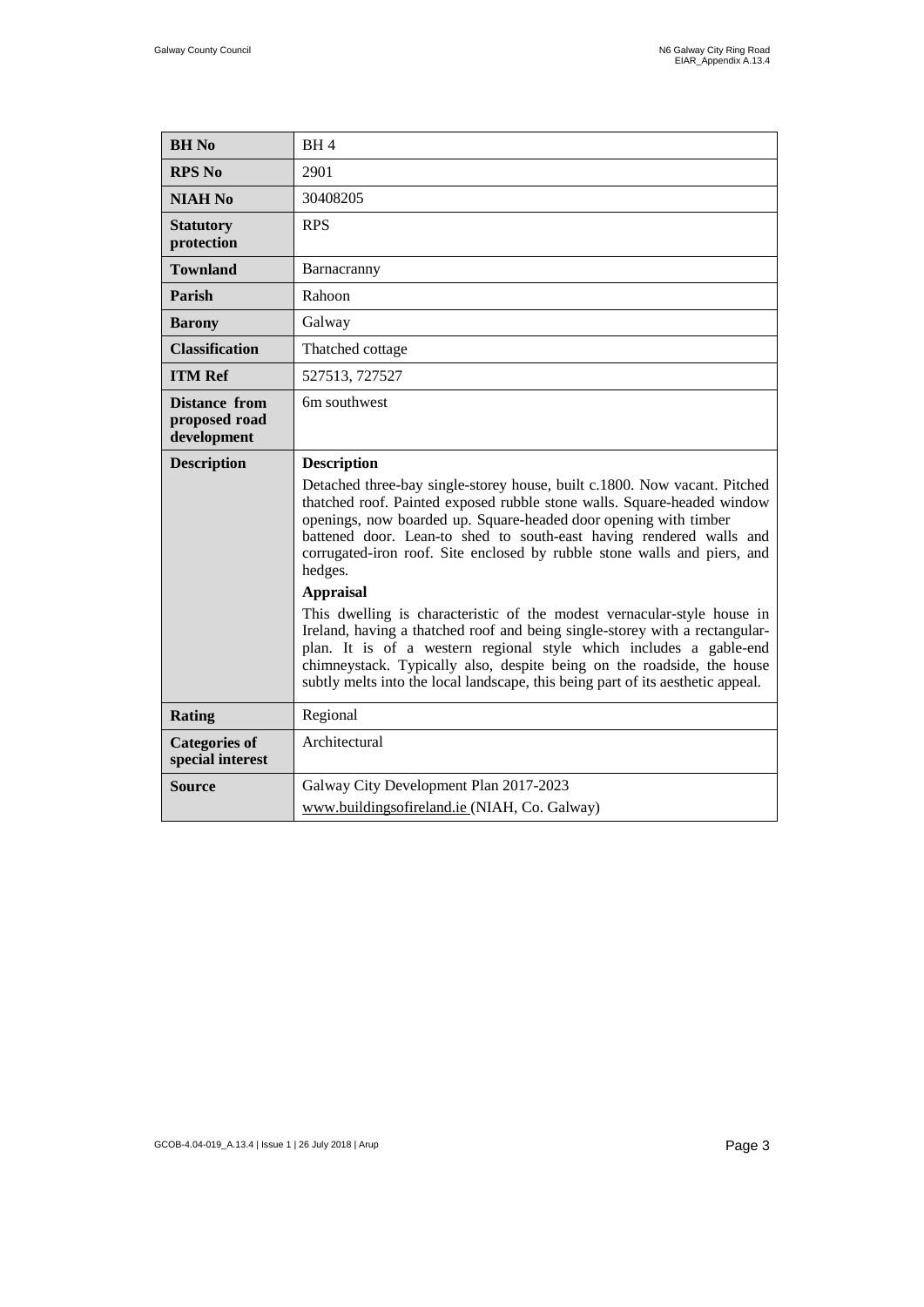| <b>BH</b> No                                         | BH <sub>5</sub>                                                                                                                                                                                                                                                                                                                                                                                                                                                                                                                                                                                                                                                                                                                                                                                                                                                                                                                                                                                                                                                                                                                                                                                                                                                                                                                                                                                                                                                                                                                                                                                                                                                            |
|------------------------------------------------------|----------------------------------------------------------------------------------------------------------------------------------------------------------------------------------------------------------------------------------------------------------------------------------------------------------------------------------------------------------------------------------------------------------------------------------------------------------------------------------------------------------------------------------------------------------------------------------------------------------------------------------------------------------------------------------------------------------------------------------------------------------------------------------------------------------------------------------------------------------------------------------------------------------------------------------------------------------------------------------------------------------------------------------------------------------------------------------------------------------------------------------------------------------------------------------------------------------------------------------------------------------------------------------------------------------------------------------------------------------------------------------------------------------------------------------------------------------------------------------------------------------------------------------------------------------------------------------------------------------------------------------------------------------------------------|
| <b>RPS No</b>                                        | 1504                                                                                                                                                                                                                                                                                                                                                                                                                                                                                                                                                                                                                                                                                                                                                                                                                                                                                                                                                                                                                                                                                                                                                                                                                                                                                                                                                                                                                                                                                                                                                                                                                                                                       |
| <b>NIAH No</b>                                       | 30408203                                                                                                                                                                                                                                                                                                                                                                                                                                                                                                                                                                                                                                                                                                                                                                                                                                                                                                                                                                                                                                                                                                                                                                                                                                                                                                                                                                                                                                                                                                                                                                                                                                                                   |
| <b>Statutory</b><br>protection                       | <b>RPS</b>                                                                                                                                                                                                                                                                                                                                                                                                                                                                                                                                                                                                                                                                                                                                                                                                                                                                                                                                                                                                                                                                                                                                                                                                                                                                                                                                                                                                                                                                                                                                                                                                                                                                 |
| <b>Townland</b>                                      | Bushypark                                                                                                                                                                                                                                                                                                                                                                                                                                                                                                                                                                                                                                                                                                                                                                                                                                                                                                                                                                                                                                                                                                                                                                                                                                                                                                                                                                                                                                                                                                                                                                                                                                                                  |
| Parish                                               | Rahoon                                                                                                                                                                                                                                                                                                                                                                                                                                                                                                                                                                                                                                                                                                                                                                                                                                                                                                                                                                                                                                                                                                                                                                                                                                                                                                                                                                                                                                                                                                                                                                                                                                                                     |
| <b>Barony</b>                                        | Galway                                                                                                                                                                                                                                                                                                                                                                                                                                                                                                                                                                                                                                                                                                                                                                                                                                                                                                                                                                                                                                                                                                                                                                                                                                                                                                                                                                                                                                                                                                                                                                                                                                                                     |
| <b>Classification</b>                                | <b>Bushypark House</b>                                                                                                                                                                                                                                                                                                                                                                                                                                                                                                                                                                                                                                                                                                                                                                                                                                                                                                                                                                                                                                                                                                                                                                                                                                                                                                                                                                                                                                                                                                                                                                                                                                                     |
| <b>ITM Ref</b>                                       | 527262, 727826                                                                                                                                                                                                                                                                                                                                                                                                                                                                                                                                                                                                                                                                                                                                                                                                                                                                                                                                                                                                                                                                                                                                                                                                                                                                                                                                                                                                                                                                                                                                                                                                                                                             |
| <b>Distance from</b><br>proposed road<br>development | 60m northeast                                                                                                                                                                                                                                                                                                                                                                                                                                                                                                                                                                                                                                                                                                                                                                                                                                                                                                                                                                                                                                                                                                                                                                                                                                                                                                                                                                                                                                                                                                                                                                                                                                                              |
| <b>Description</b>                                   | <b>Description</b><br>Detached five-bay two-storey former country house over basement, built<br>c.1740, having attic, breakfront to front (south-east) elevation and stairs<br>projection to rear elevation. Pitched artificial slate roof with rendered<br>chimneystacks. Rendered walls, lined-and-ruled to front and gable<br>elevations and roughcast to rear, with plinth. Square-headed window<br>openings with limestone and concrete sills, raised rendered surrounds and<br>replacement windows. Venetian opening to front breakfront, with carved<br>limestone surround having keystone, limestone sill and replacement uPVC<br>windows. Lunette opening to pediment, with limestone surround having<br>keystone and concrete sill. Round-headed door opening with raised tooled<br>limestone surround having keystone, moulded lintel, and replacement uPVC<br>door, overlight and fanlight. House set in own grounds bounded by rubble<br>stone wall having square-profile rubble stone piers and wrought-iron gates.<br>Rubble stone outbuildings to rear, some roofed in monopitched corrugated-<br>iron and others being roofless, in rubble stone-walled yard.<br><b>Appraisal</b><br>This former country house is typical of those found throughout Ireland and<br>occupies an imposing position in the landscape. Despite its overall grand<br>form, this house retains a modest and understated appearance with subtle<br>detailing, including that to the window surrounds, and a simple symmetrical<br>form. Distinctive features include a breakfront and Venetian window. The<br>siting of the house, combined with its individual form, makes it a |
| Rating                                               | distinctive part of the local landscape.<br>Regional                                                                                                                                                                                                                                                                                                                                                                                                                                                                                                                                                                                                                                                                                                                                                                                                                                                                                                                                                                                                                                                                                                                                                                                                                                                                                                                                                                                                                                                                                                                                                                                                                       |
| <b>Categories of</b><br>special interest             | Architectural                                                                                                                                                                                                                                                                                                                                                                                                                                                                                                                                                                                                                                                                                                                                                                                                                                                                                                                                                                                                                                                                                                                                                                                                                                                                                                                                                                                                                                                                                                                                                                                                                                                              |
| <b>Source</b>                                        | Galway City Development Plan 2017-2023<br>www.buildingsofireland.ie (NIAH, Co. Galway)                                                                                                                                                                                                                                                                                                                                                                                                                                                                                                                                                                                                                                                                                                                                                                                                                                                                                                                                                                                                                                                                                                                                                                                                                                                                                                                                                                                                                                                                                                                                                                                     |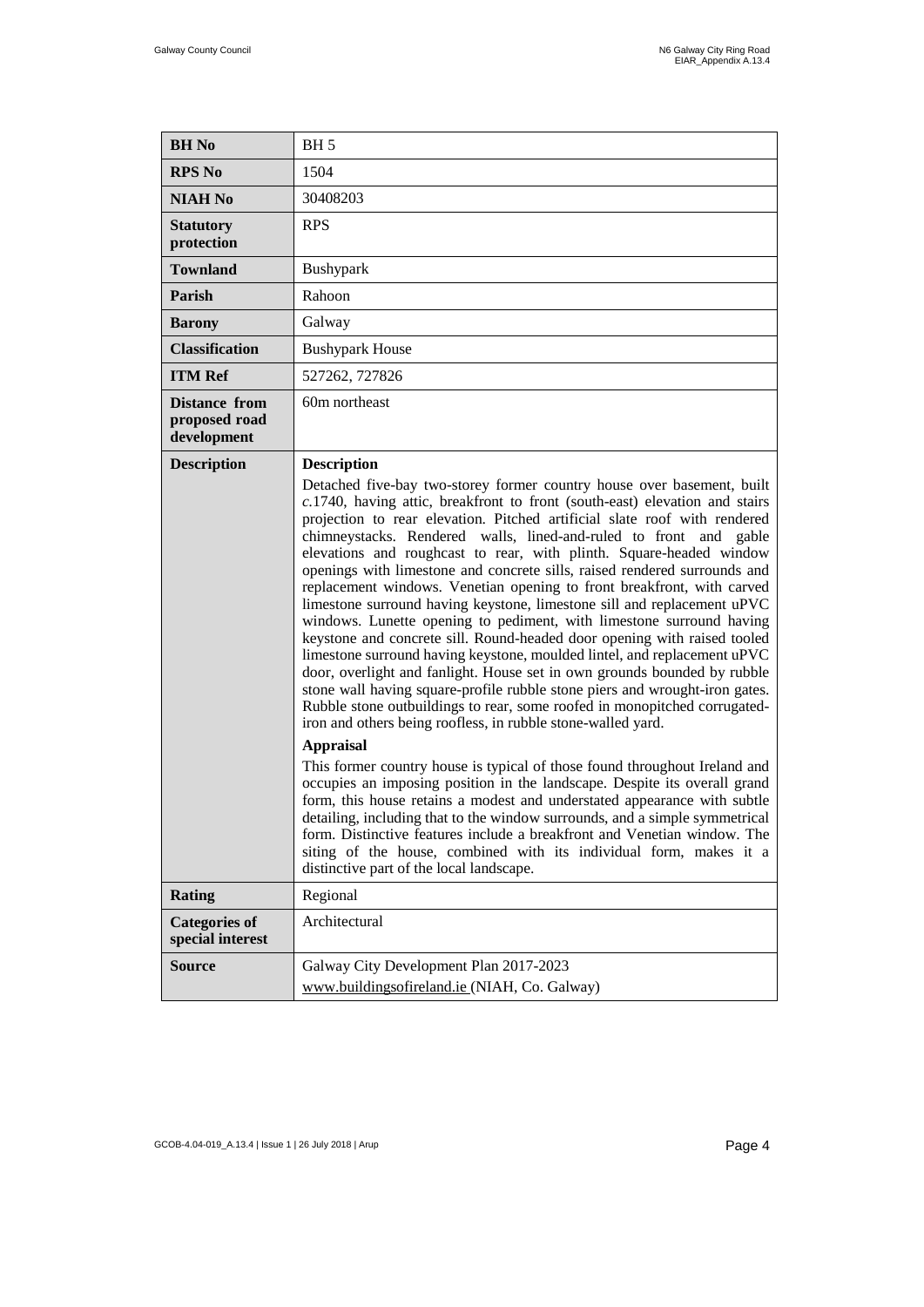| <b>BH</b> No                                  | BH <sub>6</sub>                                              |
|-----------------------------------------------|--------------------------------------------------------------|
| <b>RPS No</b>                                 | 1503                                                         |
| <b>NIAH No</b>                                | N/A                                                          |
| <b>Statutory</b><br>protection                | <b>RPS</b>                                                   |
| <b>Townland</b>                               | Ballagh                                                      |
| Parish                                        | Rahoon                                                       |
| <b>Barony</b>                                 | Galway                                                       |
| <b>Classification</b>                         | Thatched cottage                                             |
| <b>ITM Ref</b>                                | 527201, 725378                                               |
| Distance from<br>proposed road<br>development | 124m northwest                                               |
| <b>Rating</b>                                 | Not specified                                                |
| <b>Description</b>                            | Single-storey vernacular cottage with pitched thatched roof. |
| <b>Categories of</b><br>special interest      | Not specified                                                |
| <b>Source</b>                                 | Galway City Development Plan 2017-2023                       |

| <b>BH</b> No                                         | BH7            |
|------------------------------------------------------|----------------|
| <b>RPS No</b>                                        | 1501/02        |
| <b>NIAH No</b>                                       | 30408204       |
| <b>Statutory</b><br>protection                       | <b>RPS</b>     |
| <b>Townland</b>                                      | Ballagh        |
| Parish                                               | Rahoon         |
| <b>Barony</b>                                        | Galway         |
| <b>Classification</b>                                | Church/Chapel  |
| <b>ITM Ref</b>                                       | 527306, 727637 |
| <b>Distance from</b><br>proposed road<br>development | 20m southeast  |
| <b>Rating</b>                                        | Regional       |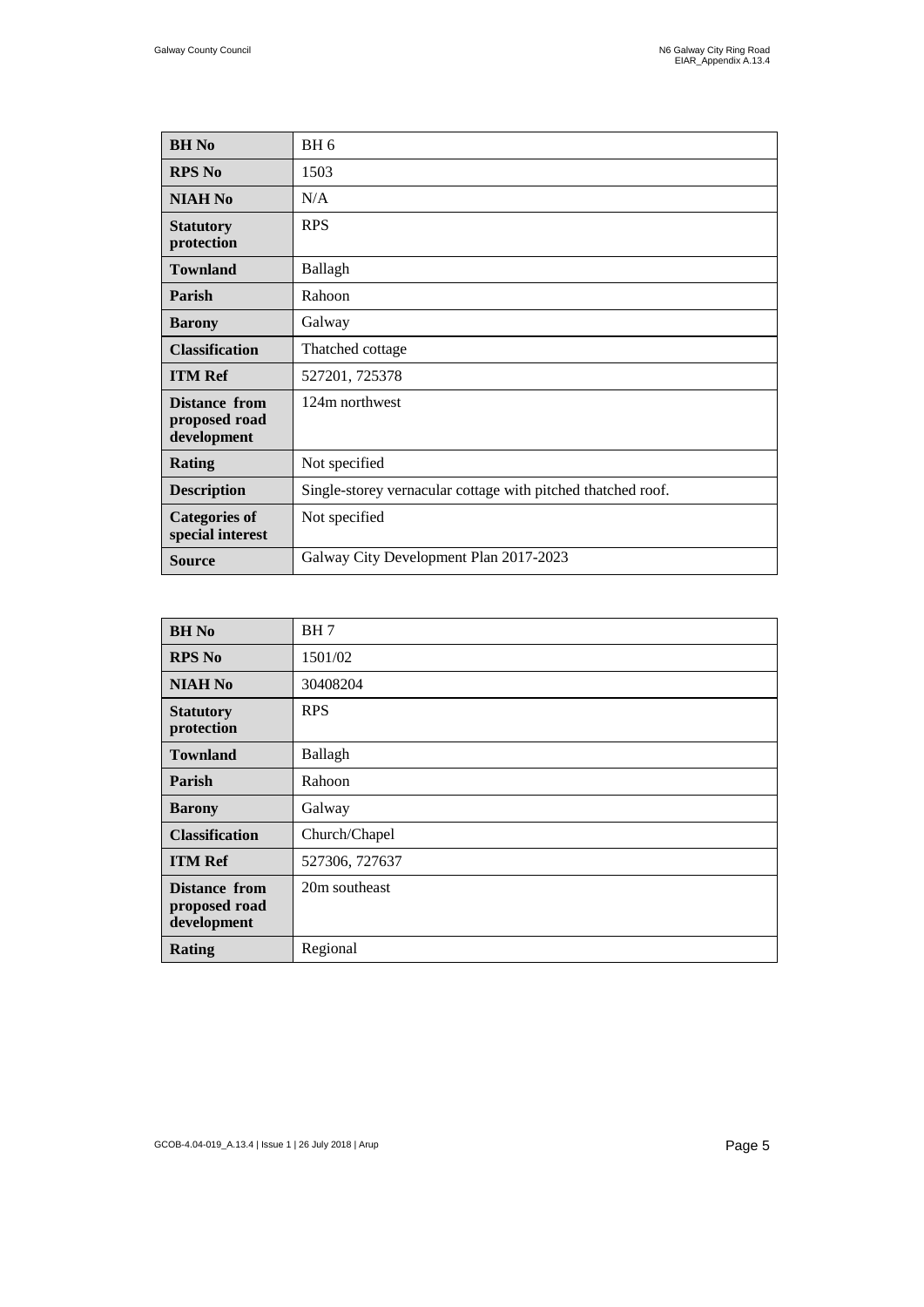| <b>BH</b> No                             | BH7                                                                                                                                                                                                                                                                                                                                                                                                                                                                                                                                                                                                                                                                                                                                                                                                                                                                                                                                                                                                                                                                                                                                                                                                                                                                                                                                                                                                                                                                                                                                                                                                                                                                                                                                                                                                                                                                                                                                                                                                                                                                                                                                                                                                                                                                                                                                                                                                                                               |
|------------------------------------------|---------------------------------------------------------------------------------------------------------------------------------------------------------------------------------------------------------------------------------------------------------------------------------------------------------------------------------------------------------------------------------------------------------------------------------------------------------------------------------------------------------------------------------------------------------------------------------------------------------------------------------------------------------------------------------------------------------------------------------------------------------------------------------------------------------------------------------------------------------------------------------------------------------------------------------------------------------------------------------------------------------------------------------------------------------------------------------------------------------------------------------------------------------------------------------------------------------------------------------------------------------------------------------------------------------------------------------------------------------------------------------------------------------------------------------------------------------------------------------------------------------------------------------------------------------------------------------------------------------------------------------------------------------------------------------------------------------------------------------------------------------------------------------------------------------------------------------------------------------------------------------------------------------------------------------------------------------------------------------------------------------------------------------------------------------------------------------------------------------------------------------------------------------------------------------------------------------------------------------------------------------------------------------------------------------------------------------------------------------------------------------------------------------------------------------------------------|
| <b>Description</b>                       | Freestanding T-plan Roman Catholic Church, dated 1837, having two-bay<br>nave, single-bay transepts, later three-stage tower built $c.1860$ to south-east,<br>later porch to north-west, and later single-bay sacristy to south-east. Pitched<br>slate and artificial slate roof with cast-iron and replacement uPVC rainwater<br>goods, and cross finial and corbels to gables. Flat roof to porch and sacristy.<br>Lined-and-ruled rendered walls with string course. Round-headed openings<br>with concrete sills, moulded rendered surrounds and replacement uPVC<br>windows. Tower of cut block dressed limestone to upper stages and lined-<br>and-ruled to ground, having carved cornice to parapet, with cut limestone<br>string courses between stages, and having limestone date plaque to middle<br>stage. Square-headed openings with rendered louvers, timber fixed-pane<br>windows and chamfered sills. Square-headed door opening to tower, with<br>tooled raised block-and-start limestone surround with keystone and<br>replacement timber battened door. Porch to north-west has cut block<br>limestone walls with engaged octagonal columns to outer corners having<br>spherical capstones, and carved plinths, cornices and cross finials. Pointed<br>arch window opening to porch, having traceried timber fixed-pane window,<br>chamfered surround, label-moulding with decorative stops and having<br>quatrefoil details to spandrels. Pointed arch door opening with label-<br>moulding, foliate details to spandrels, replacement double-leaf timber<br>battened doors, and limestone steps. Interior has carved timber canopy to<br>altar end supported on pilasters. Various marble monuments also to altar<br>wall, and carved timber gallery to entrance end. Church sited within<br>graveyard and bounded by rubble stone wall.<br><b>Appraisal</b><br>This mid-19 <sup>th</sup> century church demonstrates a typical move away from earlier<br>simple forms to a more elaborate T-plan, with later highly structured<br>extensions. Defining elements of these additions include elaborate openings<br>with much decorative detailing. Of particular note is the three-stage flat-<br>topped bell tower which is very distinctive. This, along with aforementioned<br>details, adds to the individual and unique form of the otherwise modestly<br>decorated church, whose roadside location makes it a landmark. |
| <b>Categories of</b><br>special interest | Architectural, artistic, social                                                                                                                                                                                                                                                                                                                                                                                                                                                                                                                                                                                                                                                                                                                                                                                                                                                                                                                                                                                                                                                                                                                                                                                                                                                                                                                                                                                                                                                                                                                                                                                                                                                                                                                                                                                                                                                                                                                                                                                                                                                                                                                                                                                                                                                                                                                                                                                                                   |
| <b>Source</b>                            | Galway City Development Plan 2017-2023<br>www.buildingsofireland.ie (NIAH, CO. Galway)                                                                                                                                                                                                                                                                                                                                                                                                                                                                                                                                                                                                                                                                                                                                                                                                                                                                                                                                                                                                                                                                                                                                                                                                                                                                                                                                                                                                                                                                                                                                                                                                                                                                                                                                                                                                                                                                                                                                                                                                                                                                                                                                                                                                                                                                                                                                                            |

| <b>BH</b> No                   | BH <sub>8</sub>       |
|--------------------------------|-----------------------|
| <b>RPS No</b>                  | 3003                  |
| <b>NIAH No</b>                 | N/A                   |
| <b>Statutory</b><br>protection | <b>RPS</b>            |
| <b>Townland</b>                | Ballagh               |
| Parish                         | Rahoon                |
| <b>Barony</b>                  | Galway                |
| <b>Classification</b>          | Remains of stone fort |
| <b>ITM Ref</b>                 | 527831, 728270        |

GCOB-4.04-019\_A.13.4 | Issue 1 | 26 July 2018 | Arup Page 6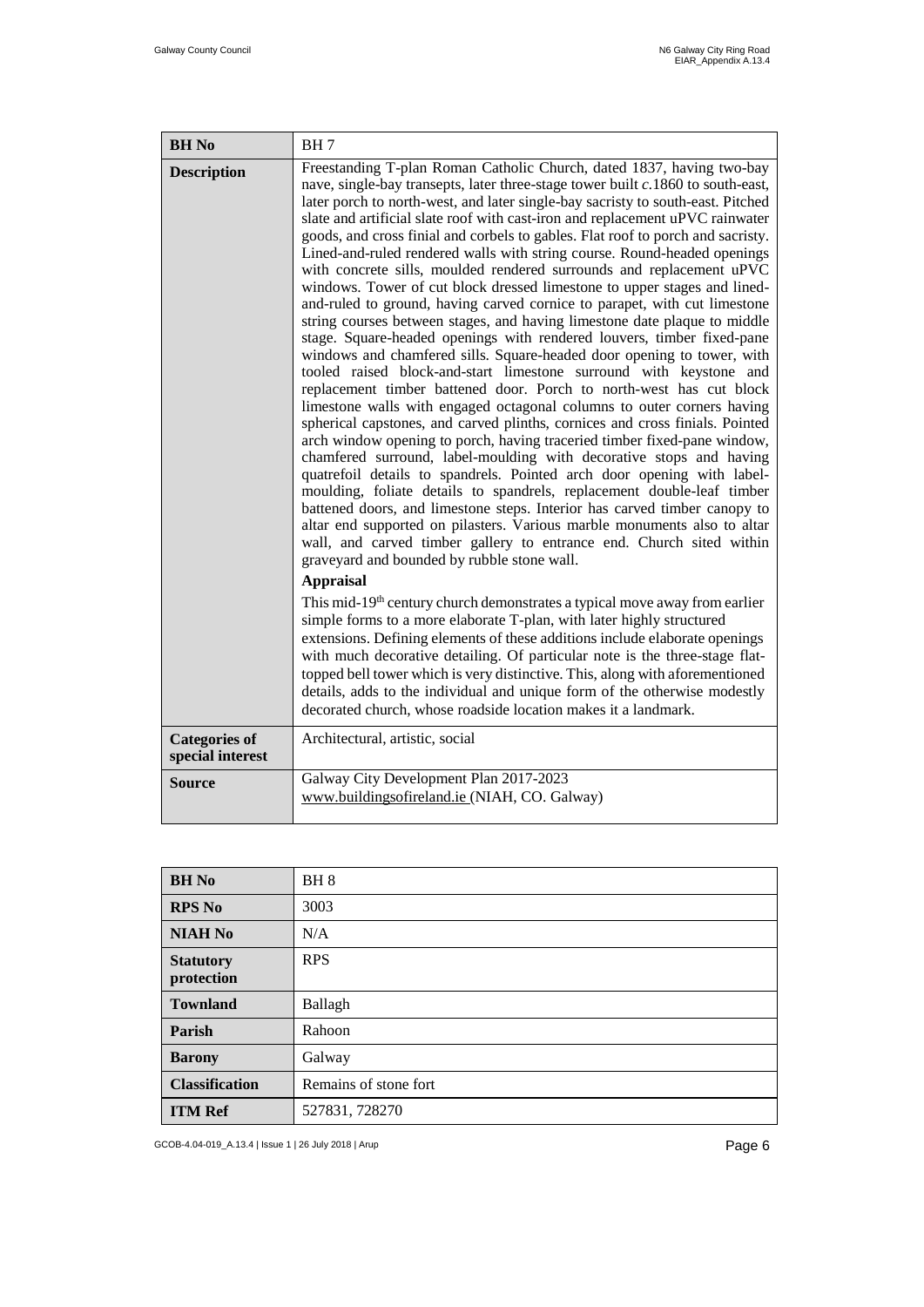| <b>BH</b> No                                  | BH 8                                                                                                                                                                                                                                                                                                         |
|-----------------------------------------------|--------------------------------------------------------------------------------------------------------------------------------------------------------------------------------------------------------------------------------------------------------------------------------------------------------------|
| Distance from<br>proposed road<br>development | 184m east-northeast                                                                                                                                                                                                                                                                                          |
| Rating                                        | Not specified                                                                                                                                                                                                                                                                                                |
| <b>Description</b>                            | Mapped location of 'remains of stone fort' listed within the City<br>Development Plan RPS. No recorded archaeological sites at this location<br>and it is possible that the map location is incorrect. However, digital globe<br>aerial photographs do shown a possible circular enclosure at this location. |
| <b>Categories of</b><br>special interest      | Not specified                                                                                                                                                                                                                                                                                                |
| <b>Source</b>                                 | Galway City Development Plan 2017-2023<br>www.archaeology.ie                                                                                                                                                                                                                                                 |

| <b>BH</b> No                                  | BH <sub>9</sub>                                                                                                                                                                                                                                                                                                                                                                                                                        |
|-----------------------------------------------|----------------------------------------------------------------------------------------------------------------------------------------------------------------------------------------------------------------------------------------------------------------------------------------------------------------------------------------------------------------------------------------------------------------------------------------|
| <b>RPS No</b>                                 | 3001                                                                                                                                                                                                                                                                                                                                                                                                                                   |
| <b>NIAH No</b>                                | N/A                                                                                                                                                                                                                                                                                                                                                                                                                                    |
| <b>Statutory</b><br>protection                | <b>RPS</b>                                                                                                                                                                                                                                                                                                                                                                                                                             |
| <b>Townland</b>                               | Dangan Lower                                                                                                                                                                                                                                                                                                                                                                                                                           |
| Parish                                        | Rahoon                                                                                                                                                                                                                                                                                                                                                                                                                                 |
| <b>Barony</b>                                 | Galway                                                                                                                                                                                                                                                                                                                                                                                                                                 |
| <b>Classification</b>                         | <b>Summer House</b>                                                                                                                                                                                                                                                                                                                                                                                                                    |
| <b>ITM Ref</b>                                | 528506, 727645                                                                                                                                                                                                                                                                                                                                                                                                                         |
| Distance from<br>proposed road<br>development | 72m southeast                                                                                                                                                                                                                                                                                                                                                                                                                          |
| Rating                                        | Not specified                                                                                                                                                                                                                                                                                                                                                                                                                          |
| <b>Description</b>                            | Possible tea house for residents of Menlo Castle. Upstanding square<br>masonry structure on the banks of the River Corrib. Constructed of rough<br>limestone blocks which exhibit traces of plaster on the interior. Two large<br>dressed stone corbels project from either side of the doorway and the<br>remains of a chimney flue survive in the north-east corner of the structure.<br>Also listed as a Recorded Monument (AH 15). |
| <b>Categories of</b><br>special interest      | Not specified                                                                                                                                                                                                                                                                                                                                                                                                                          |
| Source                                        | Galway City Development Plan 2017-2023<br>www.archaeology.ie                                                                                                                                                                                                                                                                                                                                                                           |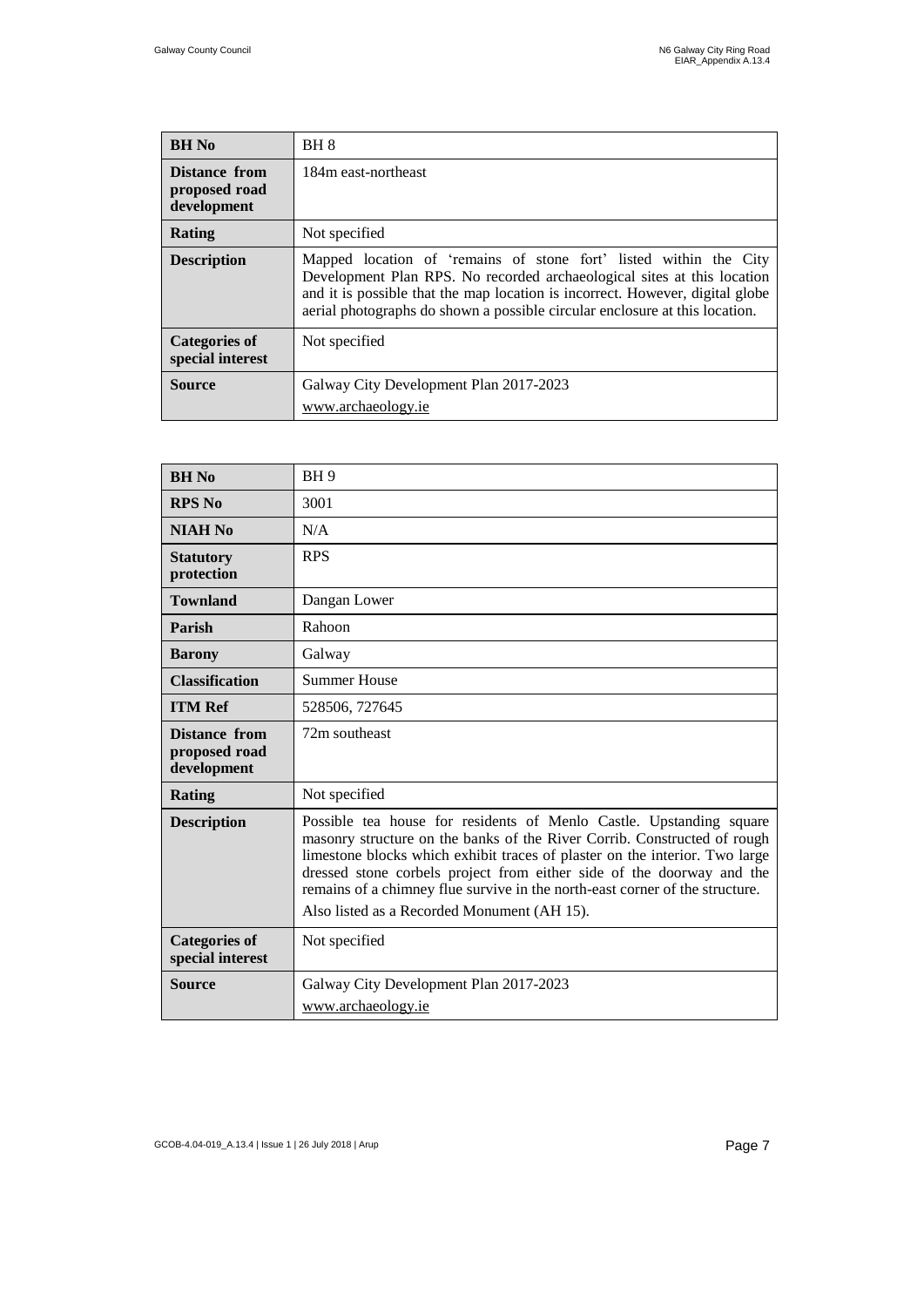|                                                      | <b>BH10</b>                                                                                                                                                                                                                                                                                                                                                                                                                                                                                                                                                                                                                                                                                                                                                                                                                                                                                                                                                                                                                                                                                                                                                                                                                                                                                                                                                                                                                                                                                                                                               |
|------------------------------------------------------|-----------------------------------------------------------------------------------------------------------------------------------------------------------------------------------------------------------------------------------------------------------------------------------------------------------------------------------------------------------------------------------------------------------------------------------------------------------------------------------------------------------------------------------------------------------------------------------------------------------------------------------------------------------------------------------------------------------------------------------------------------------------------------------------------------------------------------------------------------------------------------------------------------------------------------------------------------------------------------------------------------------------------------------------------------------------------------------------------------------------------------------------------------------------------------------------------------------------------------------------------------------------------------------------------------------------------------------------------------------------------------------------------------------------------------------------------------------------------------------------------------------------------------------------------------------|
| <b>RPS No</b>                                        | 5702                                                                                                                                                                                                                                                                                                                                                                                                                                                                                                                                                                                                                                                                                                                                                                                                                                                                                                                                                                                                                                                                                                                                                                                                                                                                                                                                                                                                                                                                                                                                                      |
| <b>NIAH No</b>                                       | 30408220                                                                                                                                                                                                                                                                                                                                                                                                                                                                                                                                                                                                                                                                                                                                                                                                                                                                                                                                                                                                                                                                                                                                                                                                                                                                                                                                                                                                                                                                                                                                                  |
| <b>Statutory</b><br>protection                       | <b>RPS</b>                                                                                                                                                                                                                                                                                                                                                                                                                                                                                                                                                                                                                                                                                                                                                                                                                                                                                                                                                                                                                                                                                                                                                                                                                                                                                                                                                                                                                                                                                                                                                |
| <b>Townland</b>                                      | Mionlach                                                                                                                                                                                                                                                                                                                                                                                                                                                                                                                                                                                                                                                                                                                                                                                                                                                                                                                                                                                                                                                                                                                                                                                                                                                                                                                                                                                                                                                                                                                                                  |
| Parish                                               | Oranmore                                                                                                                                                                                                                                                                                                                                                                                                                                                                                                                                                                                                                                                                                                                                                                                                                                                                                                                                                                                                                                                                                                                                                                                                                                                                                                                                                                                                                                                                                                                                                  |
| <b>Barony</b>                                        | Galway                                                                                                                                                                                                                                                                                                                                                                                                                                                                                                                                                                                                                                                                                                                                                                                                                                                                                                                                                                                                                                                                                                                                                                                                                                                                                                                                                                                                                                                                                                                                                    |
| <b>Classification</b>                                | Menlo Castle                                                                                                                                                                                                                                                                                                                                                                                                                                                                                                                                                                                                                                                                                                                                                                                                                                                                                                                                                                                                                                                                                                                                                                                                                                                                                                                                                                                                                                                                                                                                              |
| <b>ITM Ref</b>                                       | 528432, 727933                                                                                                                                                                                                                                                                                                                                                                                                                                                                                                                                                                                                                                                                                                                                                                                                                                                                                                                                                                                                                                                                                                                                                                                                                                                                                                                                                                                                                                                                                                                                            |
| <b>Distance from</b><br>proposed road<br>development | Adjacent to proposed bat habitat.<br>140m northwest of proposed road development                                                                                                                                                                                                                                                                                                                                                                                                                                                                                                                                                                                                                                                                                                                                                                                                                                                                                                                                                                                                                                                                                                                                                                                                                                                                                                                                                                                                                                                                          |
| <b>Rating</b>                                        | Regional                                                                                                                                                                                                                                                                                                                                                                                                                                                                                                                                                                                                                                                                                                                                                                                                                                                                                                                                                                                                                                                                                                                                                                                                                                                                                                                                                                                                                                                                                                                                                  |
| <b>Description</b>                                   | <b>Description</b><br>Ruinous remains of detached multi-period country house, comprising tower<br>house of $c.1550$ to eastern half having three-bay ground floor and single-<br>bay first and second floors, and later two-bay four-storey block of c.1720 to<br>west having square-plan turret to its east end. Now roofless, ruinous and<br>covered in vegetation. Crenellations to front of later block, machicolations<br>to three corners of tower house. Triple-gabled elevation to north, having<br>rendered chimneystacks with moulded parapets. Rubble stone walls having<br>remnants of early render and with weather-slating to north elevation gables,<br>and with battered east elevation. Square-headed window openings, some<br>with cut-stone sills. Round-headed door opening set in square-headed recess<br>to south elevation, having cut limestone door surround. Round-headed<br>window opening above door.<br><b>Appraisal</b><br>This structure forms the remains of an interesting multi-phase building,<br>formerly the seat of the Blake family, consisting of a 16 <sup>th</sup> century tower<br>house which has been altered and enlarged at various periods. Menlo Castle<br>was the scene of much high living in the eighteenth and early nineteenth<br>centuries until a disastrous fire in 1910. The entire building was gutted and<br>has remained a ruin ever since. Nonetheless, the remains of crenellated<br>parapets and the scale and mass of the building make an interesting eye-<br>catcher in the landscape. |
| <b>Categories of</b><br>special interest             | Architectural, archaeological, historical                                                                                                                                                                                                                                                                                                                                                                                                                                                                                                                                                                                                                                                                                                                                                                                                                                                                                                                                                                                                                                                                                                                                                                                                                                                                                                                                                                                                                                                                                                                 |
| <b>Source</b>                                        | Galway City Development Plan 2017-2023<br>www.buildingsofireland.ie (NIAH, Co. Galway)                                                                                                                                                                                                                                                                                                                                                                                                                                                                                                                                                                                                                                                                                                                                                                                                                                                                                                                                                                                                                                                                                                                                                                                                                                                                                                                                                                                                                                                                    |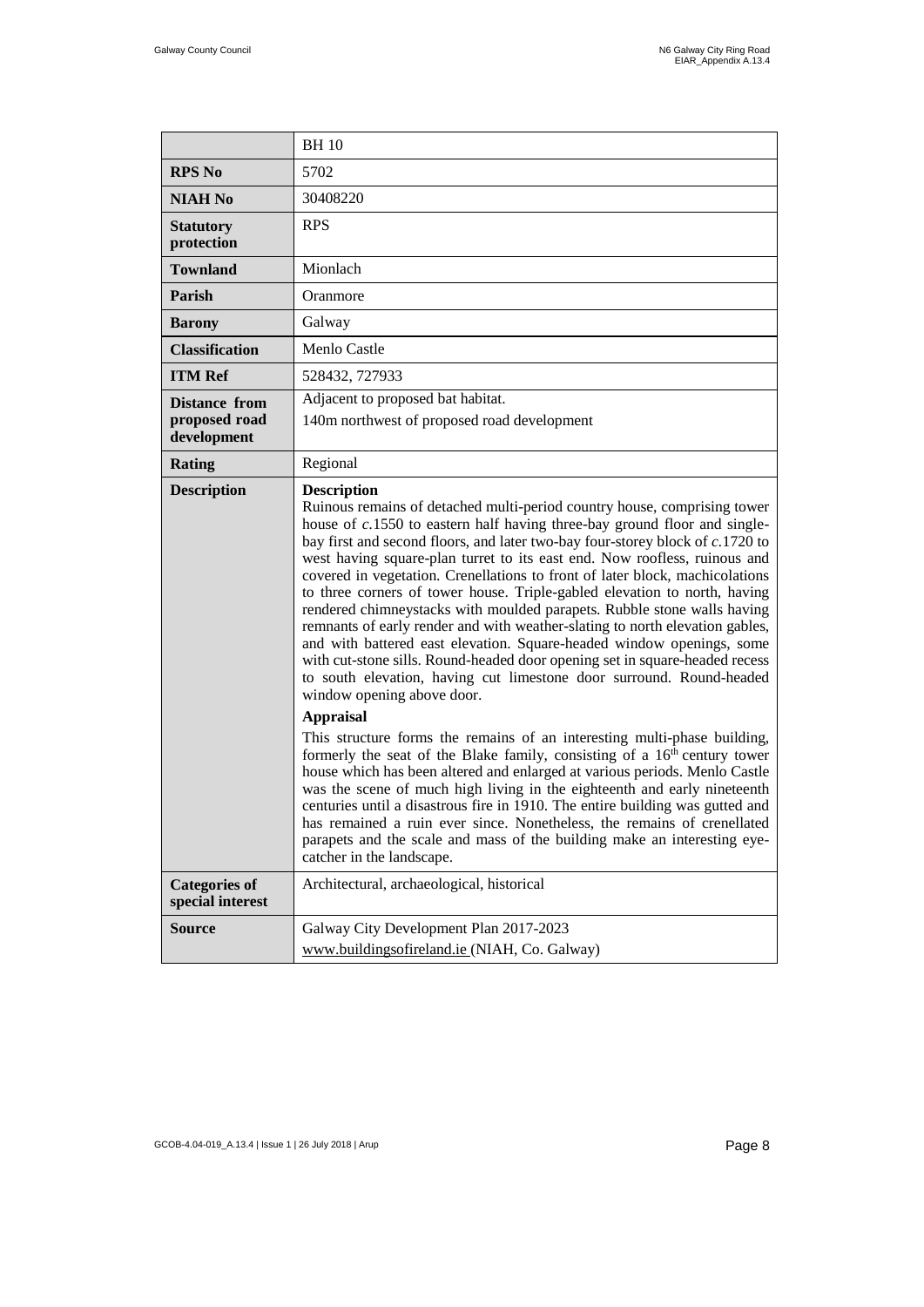| <b>BH</b> No                                         | <b>BH11</b>                                                    |
|------------------------------------------------------|----------------------------------------------------------------|
| <b>RPS No</b>                                        | 2402                                                           |
| <b>NIAH No</b>                                       | N/A                                                            |
| <b>Statutory</b><br>protection                       | <b>RPS</b>                                                     |
| <b>Townland</b>                                      | Coolagh                                                        |
| Parish                                               | Oranmore                                                       |
| <b>Barony</b>                                        | Dunkellin                                                      |
| <b>Classification</b>                                | Thatched cottage                                               |
| <b>ITM Ref</b>                                       | 529776, 728033                                                 |
| <b>Distance from</b><br>proposed road<br>development | 63m northwest                                                  |
| <b>Rating</b>                                        | Not specified                                                  |
| <b>Description</b>                                   | Single-storey vernacular cottage with a pitched thatched roof. |
| <b>Categories of</b><br>special interest             | Not specified                                                  |
| <b>Source</b>                                        | Galway City Development Plan 2017-2023                         |

| <b>BH</b> No                                         | <b>BH12</b>       |
|------------------------------------------------------|-------------------|
| <b>RPS No</b>                                        | 1703              |
| <b>NIAH No</b>                                       | 30408211          |
| <b>Statutory</b><br>protection                       | <b>RPS</b>        |
| <b>Townland</b>                                      | An Caisleán Gearr |
| <b>Parish</b>                                        | St. Nicholas      |
| <b>Barony</b>                                        | Galway            |
| <b>Classification</b>                                | Thatched cottage  |
| <b>ITM Ref</b>                                       | 531835, 728320    |
| <b>Distance from</b><br>proposed road<br>development | 0 <sub>m</sub>    |
| <b>Rating</b>                                        | Regional          |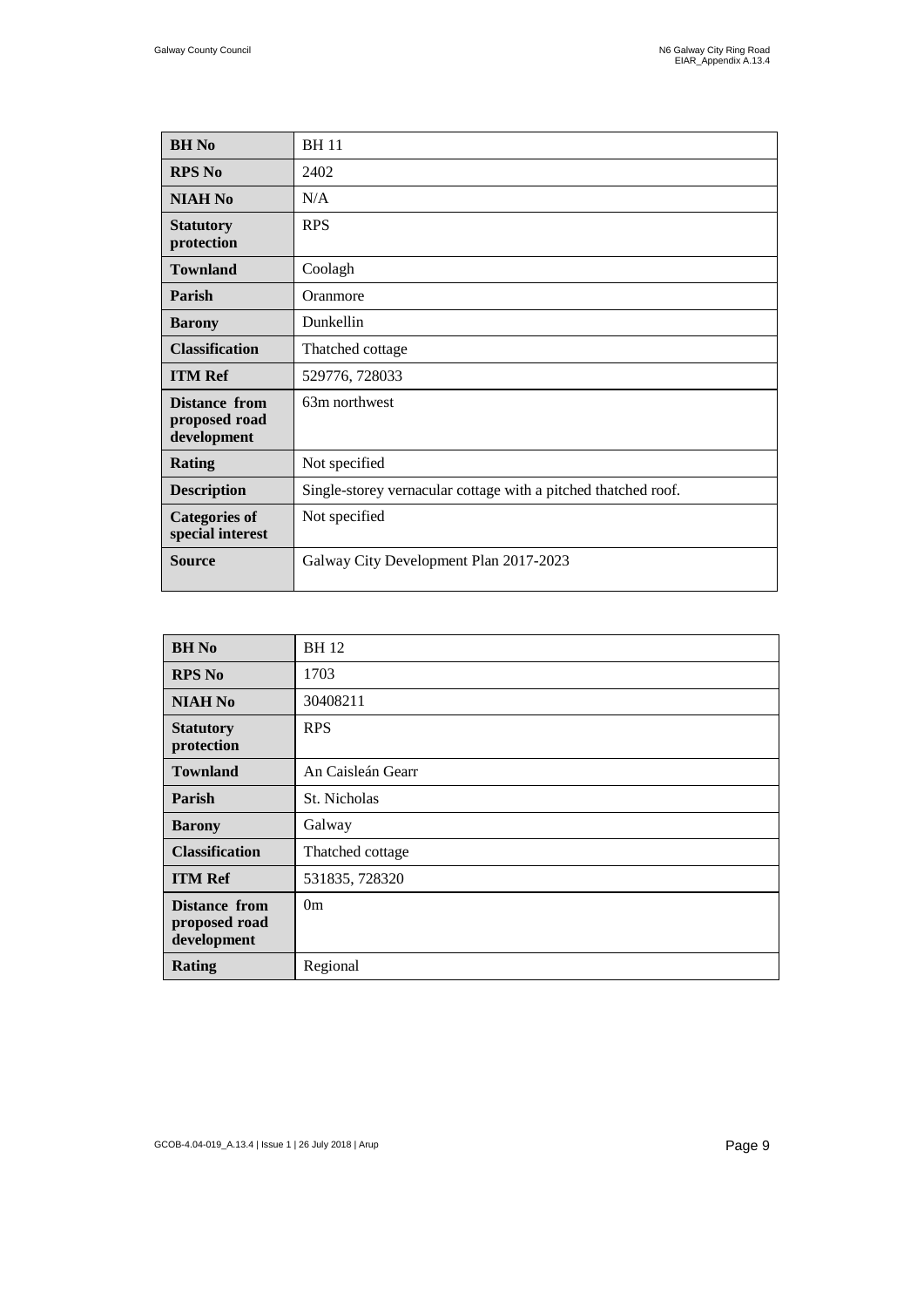| <b>BH</b> No                             | <b>BH</b> 12                                                                                                                                                                                                                                                                                                                                                                                                                                                                                                                                                                                                                                                                                                                                                                                                    |
|------------------------------------------|-----------------------------------------------------------------------------------------------------------------------------------------------------------------------------------------------------------------------------------------------------------------------------------------------------------------------------------------------------------------------------------------------------------------------------------------------------------------------------------------------------------------------------------------------------------------------------------------------------------------------------------------------------------------------------------------------------------------------------------------------------------------------------------------------------------------|
| <b>Description</b>                       | <b>Description</b><br>Detached four-bay single-storey thatched house, built c.1800. Pitched reed<br>thatched roof having smooth rendered low chimneystack. Painted smooth<br>rendered walls. Square-headed window and door openings having painted<br>render surrounds, painted sills, replacement timber windows and<br>replacement timber panelled door. Smooth rendered wall and hedgerow to<br>boundary.<br><b>Appraisal</b><br>The low elevation, thick walls, and small openings are typical of the<br>vernacular tradition in Ireland. Once common throughout the countryside<br>and small villages, thatched buildings have become increasingly rare. This<br>example retains its original form and notable features such as its low<br>chimneystack, and is pleasantly presented with painted details. |
| <b>Categories of</b><br>special interest | Architectural, technical                                                                                                                                                                                                                                                                                                                                                                                                                                                                                                                                                                                                                                                                                                                                                                                        |
| <b>Source</b>                            | Galway City Development Plan 2017-2023<br>www.buildingsofireland.ie (NIAH, Co. Galway)                                                                                                                                                                                                                                                                                                                                                                                                                                                                                                                                                                                                                                                                                                                          |
|                                          |                                                                                                                                                                                                                                                                                                                                                                                                                                                                                                                                                                                                                                                                                                                                                                                                                 |

| <b>BH</b> No                                  | <b>BH13</b>            |
|-----------------------------------------------|------------------------|
| <b>RPS No</b>                                 | 1701                   |
| <b>NIAH No</b>                                | N/A                    |
| <b>Statutory</b><br>protection                | <b>RPS</b>             |
| <b>Townland</b>                               | An Caisleán Gearr      |
| Parish                                        | St. Nicholas           |
| <b>Barony</b>                                 | Galway                 |
| <b>Classification</b>                         | $Castle - tower house$ |
| <b>ITM Ref</b>                                | 531889, 728046         |
| Distance from<br>proposed road<br>development | 220m south             |
| <b>Rating</b>                                 | Not specified          |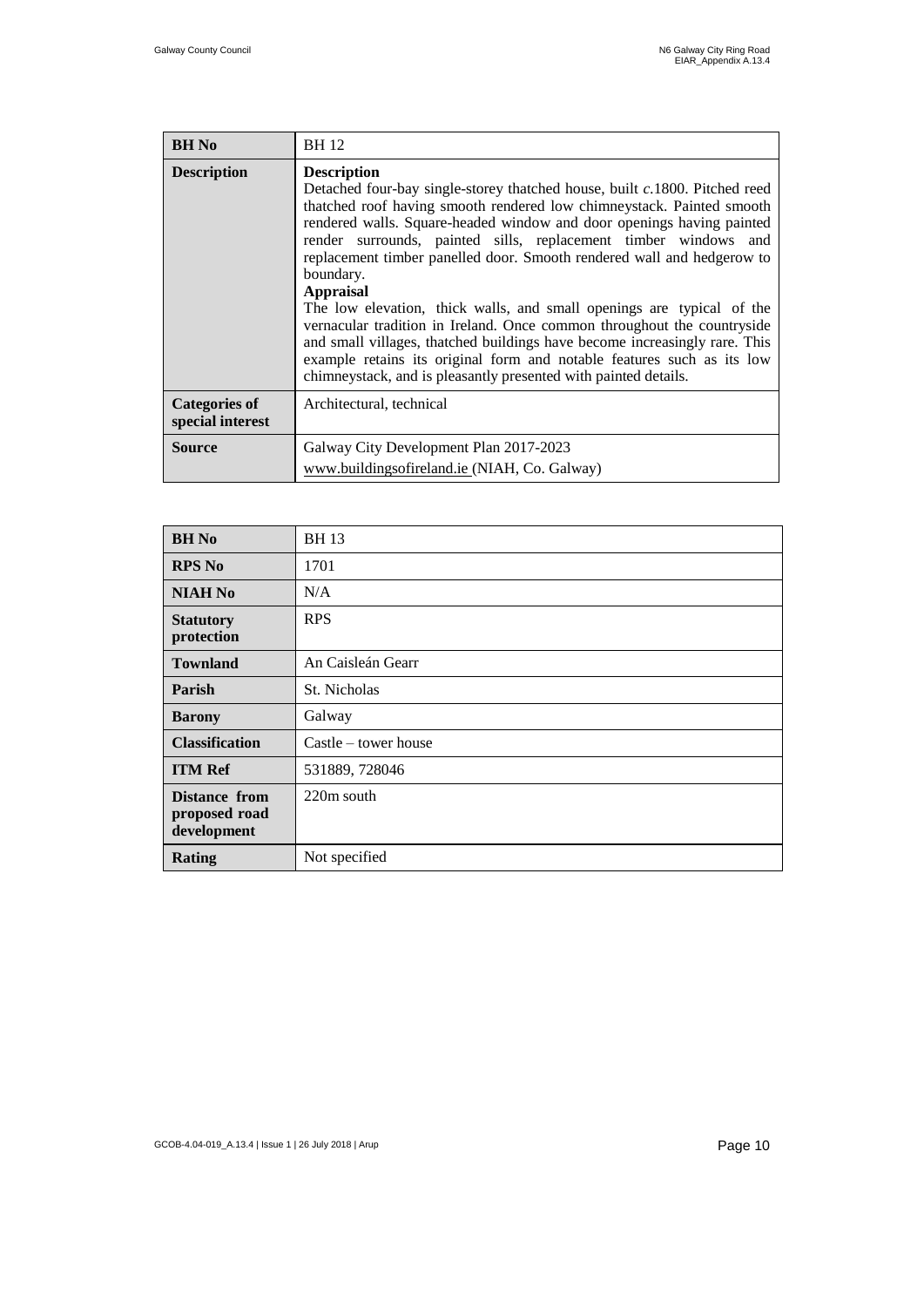| <b>BH</b> No                             | <b>BH13</b>                                                                                                                                                                                                                                                                                                                                                                                                                                                                                                                                                                                                                                                                                                                                                                                                                                                                                                                                                                                                                                                                                                             |
|------------------------------------------|-------------------------------------------------------------------------------------------------------------------------------------------------------------------------------------------------------------------------------------------------------------------------------------------------------------------------------------------------------------------------------------------------------------------------------------------------------------------------------------------------------------------------------------------------------------------------------------------------------------------------------------------------------------------------------------------------------------------------------------------------------------------------------------------------------------------------------------------------------------------------------------------------------------------------------------------------------------------------------------------------------------------------------------------------------------------------------------------------------------------------|
| <b>Description</b>                       | On a raised platform on the crest of a south-facing slope, in the house cluster<br>of An Caisleán Gearr, overlooking the headwaters of the Terryland River.<br>In existence in 1574 when it was in the possession of 'Rolland Skeret' (Nolan<br>1901, 115). Rectangular four-storey tower (length $c.9.3m$ , width $7.5m$ ) in<br>fair condition: most of southeast and southwest walls are gone. However,<br>sufficient remains to indicate the position of the doorway in southeast wall.<br>The stairwell was in the southeast corner. The ground, first and second<br>floors each comprised a main chamber with a subsidiary one to southeast.<br>A stone vault existed between third/fourth storeys and there is an exit to a<br>latrine chute at the base of northwest wall. A possibly concealed chamber<br>existed beneath the floor in southwest side of fourth storey. Most of the latter<br>storey and the parapets above are gone. All the surviving windows are<br>single-lights with circular, flat or ogee heads. (O'Flanagan 1927a, Vol. 1,<br>399-400).<br>Also listed as a recorded monument (AH 25). |
| <b>Categories of</b><br>special interest | Not specified                                                                                                                                                                                                                                                                                                                                                                                                                                                                                                                                                                                                                                                                                                                                                                                                                                                                                                                                                                                                                                                                                                           |
| <b>Source</b>                            | Galway City Development Plan 2017-2023<br>www.archaeology.ie                                                                                                                                                                                                                                                                                                                                                                                                                                                                                                                                                                                                                                                                                                                                                                                                                                                                                                                                                                                                                                                            |

| <b>BH</b> No                                         | <b>BH14</b>                                                                                                                                                                                                                                                                                                                                      |
|------------------------------------------------------|--------------------------------------------------------------------------------------------------------------------------------------------------------------------------------------------------------------------------------------------------------------------------------------------------------------------------------------------------|
| <b>RPS No</b>                                        | 1702                                                                                                                                                                                                                                                                                                                                             |
| <b>NIAH No</b>                                       | N/A                                                                                                                                                                                                                                                                                                                                              |
| <b>Statutory</b><br>protection                       | <b>RPS</b>                                                                                                                                                                                                                                                                                                                                       |
| <b>Townland</b>                                      | An Caisleán Gearr                                                                                                                                                                                                                                                                                                                                |
| Parish                                               | St. Nicholas                                                                                                                                                                                                                                                                                                                                     |
| <b>Barony</b>                                        | Galway                                                                                                                                                                                                                                                                                                                                           |
| <b>Classification</b>                                | Chapel, site of                                                                                                                                                                                                                                                                                                                                  |
| <b>ITM Ref</b>                                       | 532031, 728564                                                                                                                                                                                                                                                                                                                                   |
| <b>Distance from</b><br>proposed road<br>development | 80m north                                                                                                                                                                                                                                                                                                                                        |
| Rating                                               | Not specified                                                                                                                                                                                                                                                                                                                                    |
| <b>Description</b>                                   | On E side of a byroad in fairly flat scrub and pastureland. Though annotated<br>as 'in Ruins' on 1st ed. of OS 6-inch map, it is indicated thereon as a<br>rectangular, roofed building (E-W; L c. 20m, W c. 12m). No visible surface<br>trace survives: a modern bungalow now occupies the site.<br>Also listed as a recorded monument (AH 23). |
| <b>Categories of</b><br>special interest             | Not specified                                                                                                                                                                                                                                                                                                                                    |
| Source                                               | Galway City Development Plan 2017-2023<br>www.archaeology.ie                                                                                                                                                                                                                                                                                     |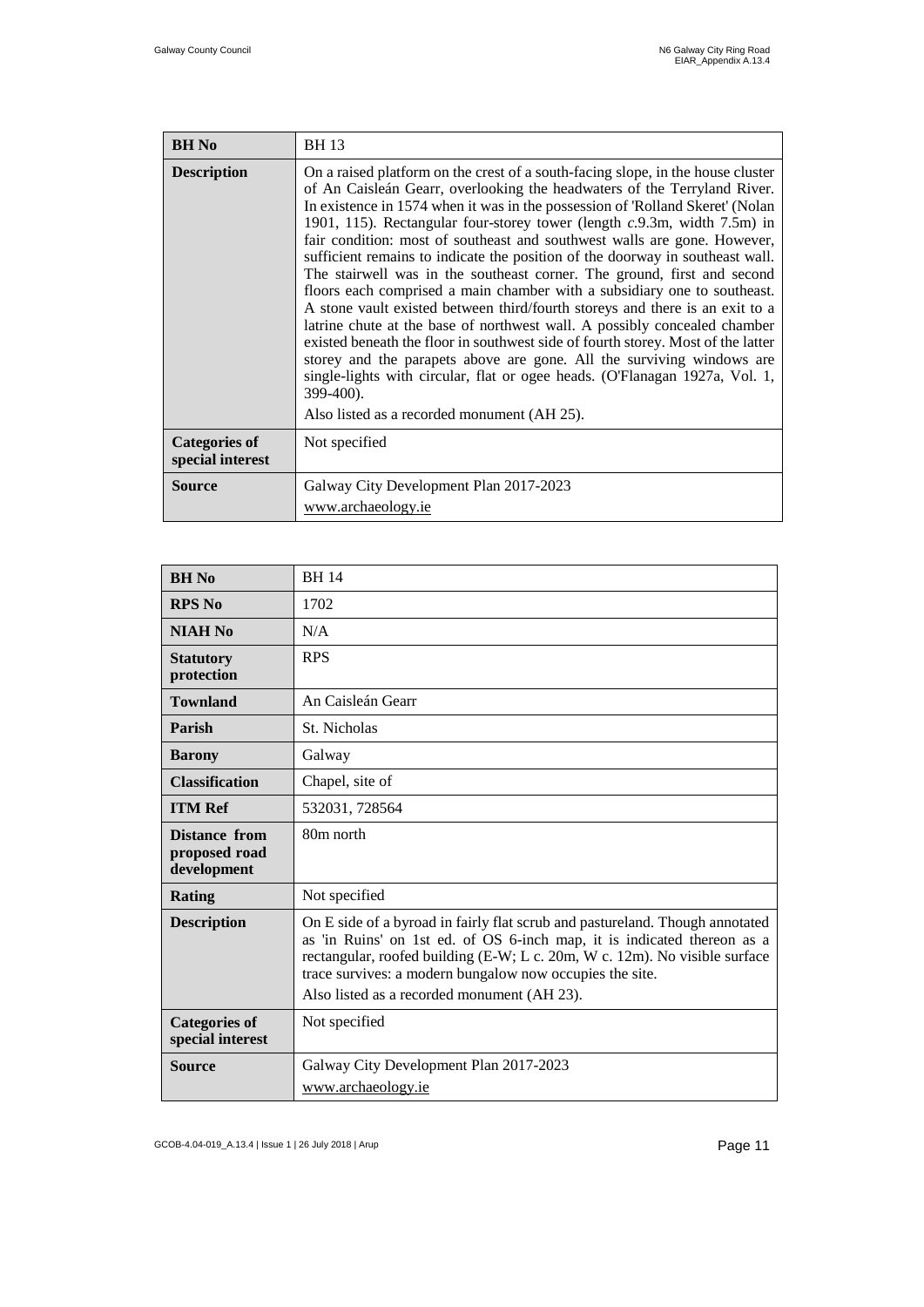| <b>BH</b> No                                  | <b>BH15</b>                                              |
|-----------------------------------------------|----------------------------------------------------------|
| <b>RPS No</b>                                 | 7601                                                     |
| <b>NIAH No</b>                                | N/A                                                      |
| <b>Statutory</b><br>protection                | <b>RPS</b>                                               |
| <b>Townland</b>                               | Parkmore                                                 |
| Parish                                        | St. Nicholas                                             |
| <b>Barony</b>                                 | Galway                                                   |
| <b>Classification</b>                         | Two ruined cottages                                      |
| <b>ITM Ref</b>                                | 532634, 727789                                           |
| Distance from<br>proposed road<br>development | 99m southwest                                            |
| <b>Rating</b>                                 | Not specified                                            |
| <b>Description</b>                            | Two ruined stone structures with replacement flat roofs. |
| <b>Categories of</b><br>special interest      | Not specified                                            |
| <b>Source</b>                                 | Galway City Development Plan 2017-2023                   |

| <b>BH No</b>                                  | <b>BH16</b>                                                                                                                                                                                                                                                                  |
|-----------------------------------------------|------------------------------------------------------------------------------------------------------------------------------------------------------------------------------------------------------------------------------------------------------------------------------|
| <b>RPS No</b>                                 | 701                                                                                                                                                                                                                                                                          |
| <b>NIAH No</b>                                | N/A                                                                                                                                                                                                                                                                          |
| <b>Statutory</b><br>protection                | <b>RPS</b>                                                                                                                                                                                                                                                                   |
| <b>Townland</b>                               | Ballybrit                                                                                                                                                                                                                                                                    |
| Parish                                        | St. Nicholas                                                                                                                                                                                                                                                                 |
| <b>Barony</b>                                 | Galway                                                                                                                                                                                                                                                                       |
| <b>Classification</b>                         | Castle - tower house                                                                                                                                                                                                                                                         |
| <b>ITM Ref</b>                                | 533470, 727546                                                                                                                                                                                                                                                               |
| Distance from<br>proposed road<br>development | 250m northeast of the City East Business Park Junction                                                                                                                                                                                                                       |
| <b>Rating</b>                                 | Not specified                                                                                                                                                                                                                                                                |
| <b>Description</b>                            | On open, gently undulating pastureland, now part of Galway Racecourse. In<br>existence in 1574 when it was in the possession of 'Redmud Mc Thomus'<br>(Nolan 1901, 115). A diminutive rectangular tower (length 9.17, width<br>$4.4m$ ).<br>Also a Recorded Monument (AH 33) |
| <b>Categories of</b><br>special interest      | Not specified                                                                                                                                                                                                                                                                |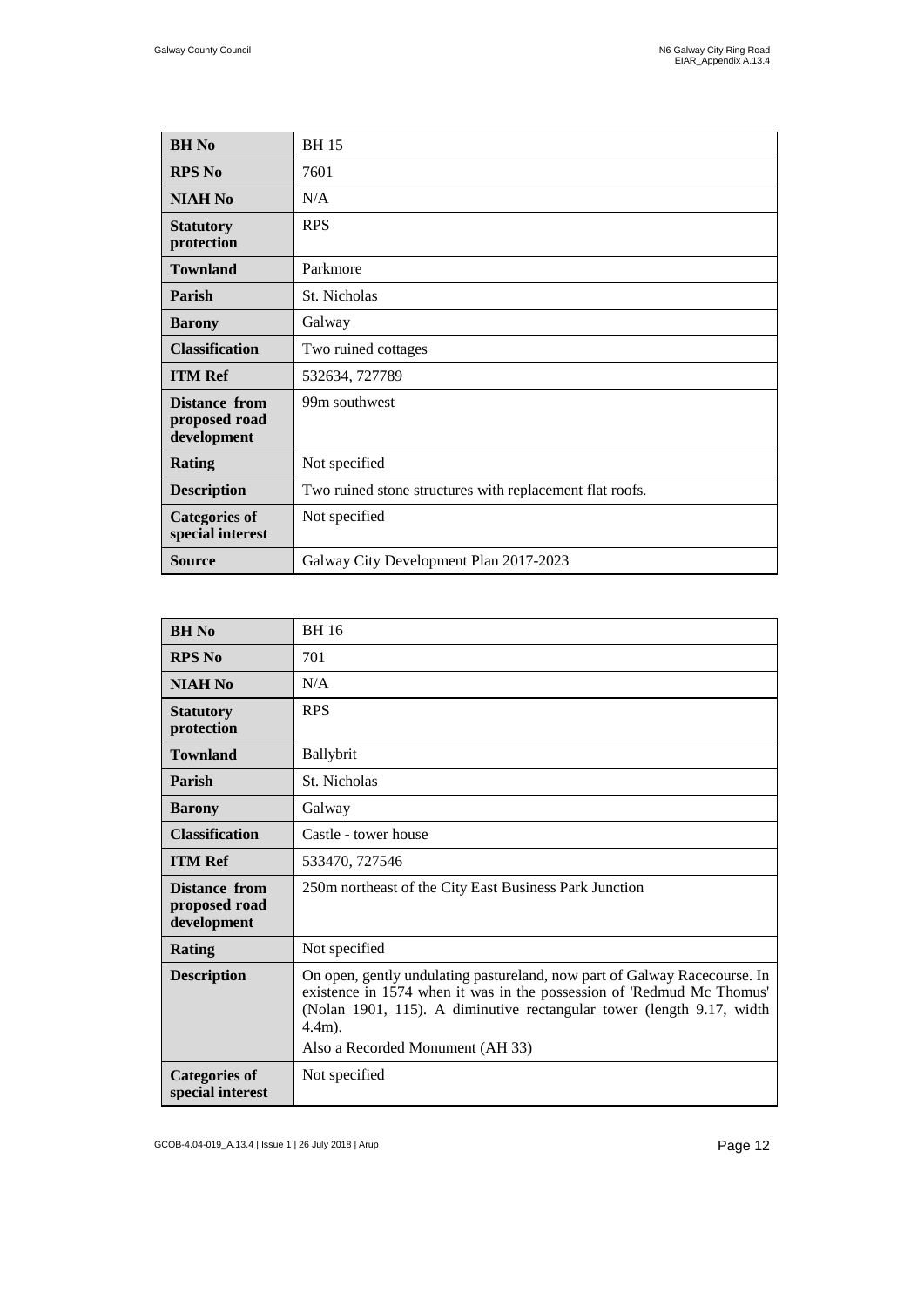| <b>BH</b> No  | BH 16                                                        |
|---------------|--------------------------------------------------------------|
| <b>Source</b> | Galway City Development Plan 2017-2023<br>www.archaeology.ie |

| <b>BH</b> No                                  | <b>BH17</b>                                                                                                                                                                                                                                                                                                                                                                                                                                                                                                                                                                                                                                                                                                      |
|-----------------------------------------------|------------------------------------------------------------------------------------------------------------------------------------------------------------------------------------------------------------------------------------------------------------------------------------------------------------------------------------------------------------------------------------------------------------------------------------------------------------------------------------------------------------------------------------------------------------------------------------------------------------------------------------------------------------------------------------------------------------------|
| <b>RPS No</b>                                 | 702                                                                                                                                                                                                                                                                                                                                                                                                                                                                                                                                                                                                                                                                                                              |
| <b>NIAH No</b>                                | N/A                                                                                                                                                                                                                                                                                                                                                                                                                                                                                                                                                                                                                                                                                                              |
| <b>Statutory</b><br>protection                | <b>RPS</b>                                                                                                                                                                                                                                                                                                                                                                                                                                                                                                                                                                                                                                                                                                       |
| <b>Townland</b>                               | Ballybrit                                                                                                                                                                                                                                                                                                                                                                                                                                                                                                                                                                                                                                                                                                        |
| Parish                                        | <b>St Nicholas</b>                                                                                                                                                                                                                                                                                                                                                                                                                                                                                                                                                                                                                                                                                               |
| <b>Barony</b>                                 | Galway                                                                                                                                                                                                                                                                                                                                                                                                                                                                                                                                                                                                                                                                                                           |
| <b>Classification</b>                         | Ringfort – cashel, souterrain, children's burial ground                                                                                                                                                                                                                                                                                                                                                                                                                                                                                                                                                                                                                                                          |
| <b>ITM Ref</b>                                | 533876, 727767                                                                                                                                                                                                                                                                                                                                                                                                                                                                                                                                                                                                                                                                                                   |
| Distance from<br>proposed road<br>development | 40m southwest                                                                                                                                                                                                                                                                                                                                                                                                                                                                                                                                                                                                                                                                                                    |
| <b>Rating</b>                                 | Not specified                                                                                                                                                                                                                                                                                                                                                                                                                                                                                                                                                                                                                                                                                                    |
| <b>Description</b>                            | Univallate ringfort in good pastureland which backs onto a portion of the<br>Galway Racecourse. Visible as a circular modern graveyard wall with large<br>foundation stones towards the base, presumably older than those towards<br>the top. Diameter c.36m on north northeast- west southwest axis. A<br>souterrain (GA082001) is marked on the OS mapping adjacent to or within<br>the boundary of the wall but no trace remains. The interior has been in use<br>as a graveyard since time of 1st ed. of OS 6-inch map. Though still in use<br>for general burial in 1970 (Topgr. Files, NUIG), the name lisheen suggests<br>that this was once restricted to children.<br>Also a recorded monument (AH 29). |
| <b>Categories of</b><br>special interest      | Not specified                                                                                                                                                                                                                                                                                                                                                                                                                                                                                                                                                                                                                                                                                                    |
| <b>Source</b>                                 | Galway City Development Plan 2017-2023<br>www.archaeology.ie                                                                                                                                                                                                                                                                                                                                                                                                                                                                                                                                                                                                                                                     |

| <b>BH</b> No                   | <b>BH18</b> |
|--------------------------------|-------------|
| <b>RPS No</b>                  | 8301        |
| <b>NIAH No</b>                 | N/A         |
| <b>Statutory</b><br>protection | <b>RPS</b>  |
| <b>Townland</b>                | Rahoon      |
| Parish                         | Rahoon      |
| <b>Barony</b>                  | Galway      |

GCOB-4.04-019\_A.13.4 | Issue 1 | 26 July 2018 | Arup Page 13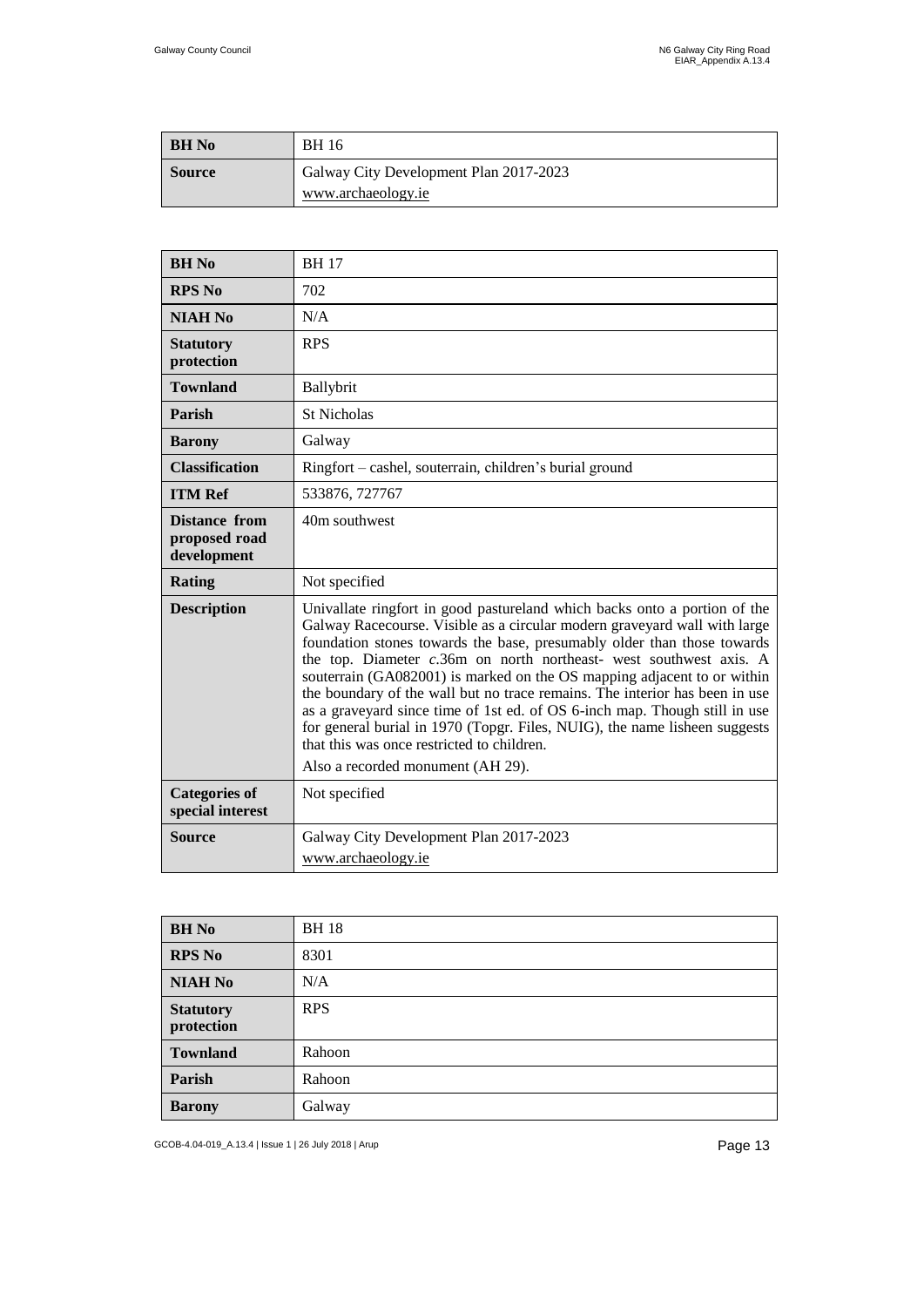| <b>Classification</b>                         | Rahoon House                                                                                      |
|-----------------------------------------------|---------------------------------------------------------------------------------------------------|
| <b>ITM Ref</b>                                | 527201, 725378                                                                                    |
| Distance from<br>proposed road<br>development | 153m southeast                                                                                    |
| <b>Rating</b>                                 | Not specified                                                                                     |
| <b>Description</b>                            | Rahoon House, marked on the first edition 6-inch OS map 1841.<br>Also, a Recorded Monument (AH 4) |
| <b>Categories of</b><br>special interest      | Not specified                                                                                     |
| Source                                        | Galway City Development Plan 2017-2023                                                            |

| <b>BH</b> No                                  | <b>BH19</b>                                                                                                                                                                                                                                                                                                                                                                                                                                                                                                                                                                  |
|-----------------------------------------------|------------------------------------------------------------------------------------------------------------------------------------------------------------------------------------------------------------------------------------------------------------------------------------------------------------------------------------------------------------------------------------------------------------------------------------------------------------------------------------------------------------------------------------------------------------------------------|
| <b>RPS No</b>                                 | 8301                                                                                                                                                                                                                                                                                                                                                                                                                                                                                                                                                                         |
| <b>NIAH No</b>                                | 30311001                                                                                                                                                                                                                                                                                                                                                                                                                                                                                                                                                                     |
| <b>Statutory</b><br>protection                | <b>RPS</b>                                                                                                                                                                                                                                                                                                                                                                                                                                                                                                                                                                   |
| <b>Townland</b>                               | Rahoon                                                                                                                                                                                                                                                                                                                                                                                                                                                                                                                                                                       |
| Parish                                        | Rahoon                                                                                                                                                                                                                                                                                                                                                                                                                                                                                                                                                                       |
| <b>Barony</b>                                 | Galway                                                                                                                                                                                                                                                                                                                                                                                                                                                                                                                                                                       |
| <b>Classification</b>                         | <b>Entrance to Rahoon House</b>                                                                                                                                                                                                                                                                                                                                                                                                                                                                                                                                              |
| <b>ITM Ref</b>                                | 527333, 725451                                                                                                                                                                                                                                                                                                                                                                                                                                                                                                                                                               |
| Distance from<br>proposed road<br>development | 188m southeast                                                                                                                                                                                                                                                                                                                                                                                                                                                                                                                                                               |
| Rating                                        | Regional                                                                                                                                                                                                                                                                                                                                                                                                                                                                                                                                                                     |
| <b>Description</b>                            | <b>Description</b><br>Gateway, built c.1860, comprising four gate piers in form of cut limestone<br>Roman Doric-style columns flanking vehicular and pedestrian entrances,<br>with tooled limestone plinths and carved limestone caps. Cast-iron double-<br>leaf and single gates.<br><b>Appraisal</b><br>This gateway makes a strong visual statement at the entrance to the grounds<br>of the former Rahoon House, now Ros Geal estate. It exhibits high quality<br>stoneworking and decorative ironworking, enriching the<br>aesthetic<br>aspirations of the composition. |
| <b>Categories of</b><br>special interest      | Artistic, technical                                                                                                                                                                                                                                                                                                                                                                                                                                                                                                                                                          |
| <b>Source</b>                                 | Galway City Development Plan 2017-2023<br>www.buildingsofireland.ie (NIAH, Co. Galway)                                                                                                                                                                                                                                                                                                                                                                                                                                                                                       |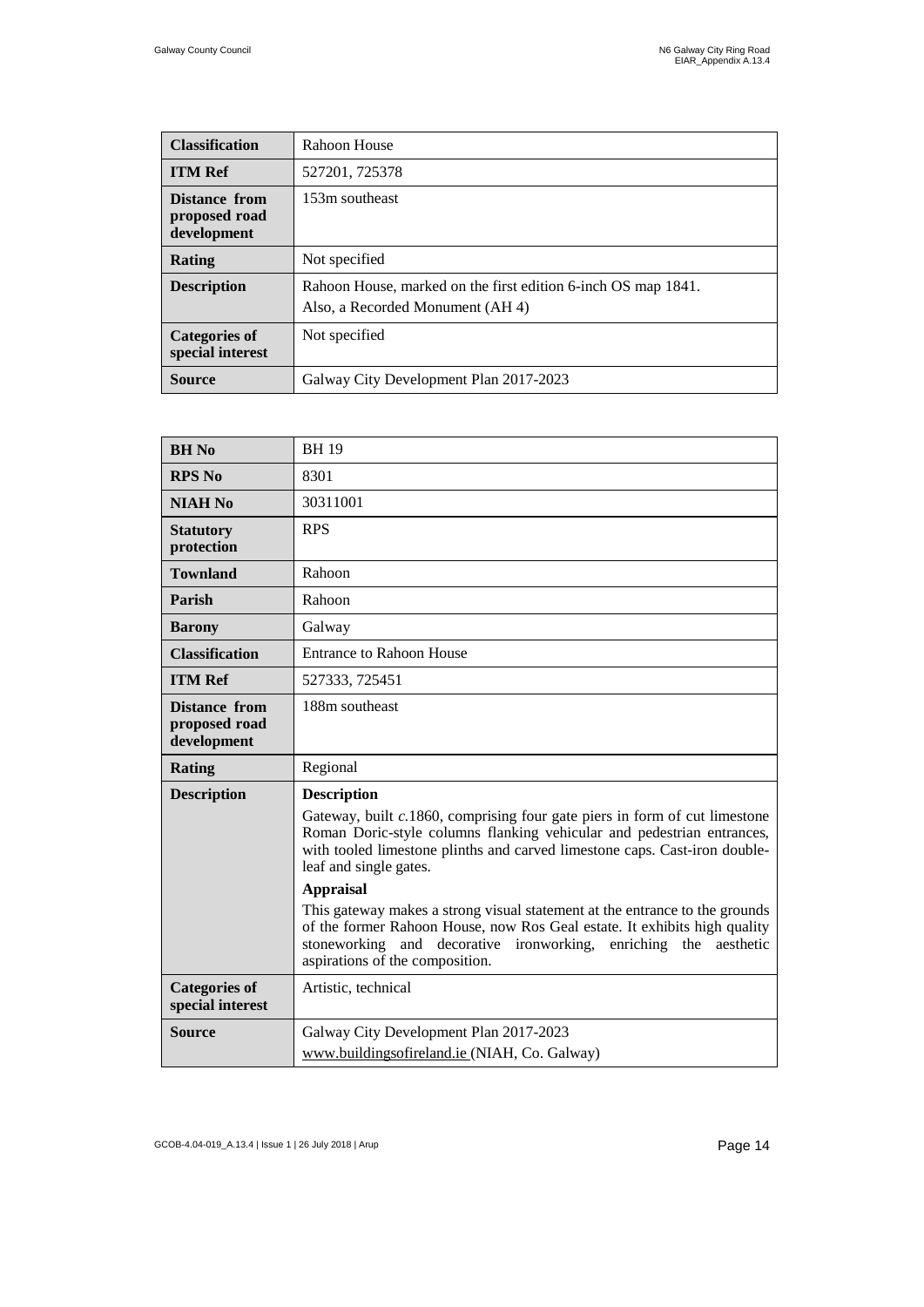| <b>BH</b> No                                         | <b>BH20</b>                                                                                                                                                                                                                                                                                                                                                                                                                                                                                                                                                                                                                                                                           |
|------------------------------------------------------|---------------------------------------------------------------------------------------------------------------------------------------------------------------------------------------------------------------------------------------------------------------------------------------------------------------------------------------------------------------------------------------------------------------------------------------------------------------------------------------------------------------------------------------------------------------------------------------------------------------------------------------------------------------------------------------|
| <b>RPS No</b>                                        | 1705                                                                                                                                                                                                                                                                                                                                                                                                                                                                                                                                                                                                                                                                                  |
| <b>NIAH No</b>                                       | 30408212                                                                                                                                                                                                                                                                                                                                                                                                                                                                                                                                                                                                                                                                              |
| <b>Statutory</b><br>protection                       | <b>RPS</b>                                                                                                                                                                                                                                                                                                                                                                                                                                                                                                                                                                                                                                                                            |
| <b>Townland</b>                                      | An Caisleán Gearr                                                                                                                                                                                                                                                                                                                                                                                                                                                                                                                                                                                                                                                                     |
| Parish                                               | St. Nicholas                                                                                                                                                                                                                                                                                                                                                                                                                                                                                                                                                                                                                                                                          |
| <b>Barony</b>                                        | Galway                                                                                                                                                                                                                                                                                                                                                                                                                                                                                                                                                                                                                                                                                |
| <b>Classification</b>                                | Free standing stone cross                                                                                                                                                                                                                                                                                                                                                                                                                                                                                                                                                                                                                                                             |
| <b>ITM Ref</b>                                       | 532360, 727711                                                                                                                                                                                                                                                                                                                                                                                                                                                                                                                                                                                                                                                                        |
| <b>Distance from</b><br>proposed road<br>development | 162m southwest                                                                                                                                                                                                                                                                                                                                                                                                                                                                                                                                                                                                                                                                        |
| <b>Rating</b>                                        | Not specified                                                                                                                                                                                                                                                                                                                                                                                                                                                                                                                                                                                                                                                                         |
| <b>Description</b>                                   | <b>Description</b><br>Freestanding limestone cross, erected c.1965. Comprises celtic cross having<br>carved interlace panels to north face and to north shaft. Cross is set on<br>polished granite base with plinth and cornice, having incised gilded<br>inscriptions. Monument is bounded by metal fencing. Located in village of<br>Castlegar.<br><b>Appraisal</b><br>This cross memorialises several local men who died during the War of<br>Independence and the Civil War. It is finely executed in limestone and<br>polished granite and stands prominently in the village of Castlegar. Crisply<br>carved, it employs the motifs of the celtic cross and insular interlace or |
|                                                      | strapwork, celtic motifs typical of such monuments of the mid-twentieth<br>century.                                                                                                                                                                                                                                                                                                                                                                                                                                                                                                                                                                                                   |
| <b>Categories of</b><br>special interest             | Artistic, Historical, Social                                                                                                                                                                                                                                                                                                                                                                                                                                                                                                                                                                                                                                                          |

| <b>BH</b> No                   | <b>BH21</b>    |
|--------------------------------|----------------|
| <b>RPS No</b>                  | 5703           |
| <b>NIAH No</b>                 | 30408219       |
| <b>Statutory</b><br>protection | <b>RPS</b>     |
| <b>Townland</b>                | Mionlach       |
| Parish                         | Oranmore       |
| <b>Barony</b>                  | Galway         |
| <b>Classification</b>          | Gate house     |
| <b>ITM Ref</b>                 | 528488, 728319 |

GCOB-4.04-019\_A.13.4 | Issue 1 | 26 July 2018 | Arup Page 15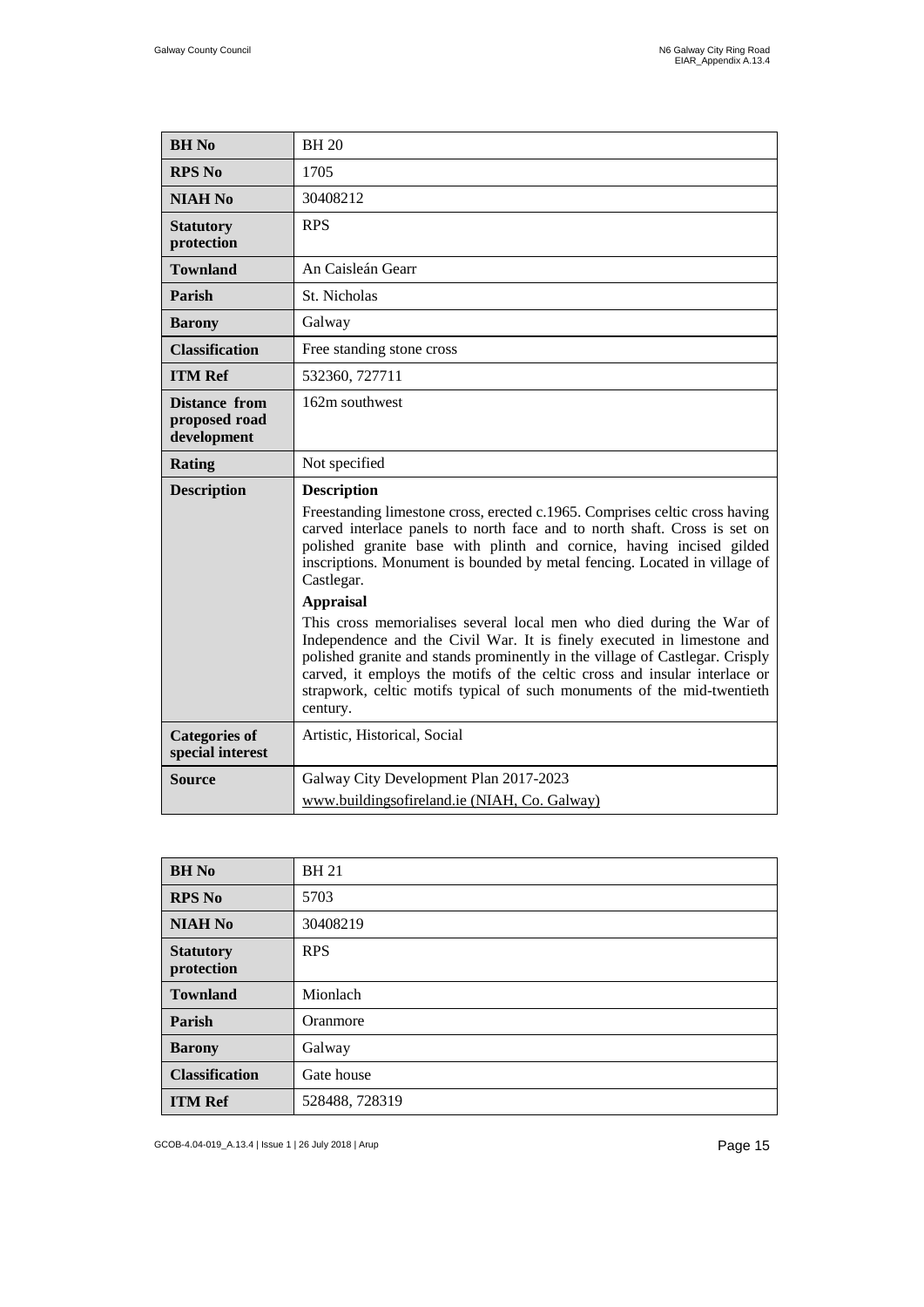| <b>Distance from</b>                     | 50m east of proposed bat habitat.                                                                                                                                                                                                                                                                                                                                                                                                                                                                                                                                                                                                                                                                                                                                                                                                                                                                                                                                                                                                                                                                                                                                                                                                                                                          |
|------------------------------------------|--------------------------------------------------------------------------------------------------------------------------------------------------------------------------------------------------------------------------------------------------------------------------------------------------------------------------------------------------------------------------------------------------------------------------------------------------------------------------------------------------------------------------------------------------------------------------------------------------------------------------------------------------------------------------------------------------------------------------------------------------------------------------------------------------------------------------------------------------------------------------------------------------------------------------------------------------------------------------------------------------------------------------------------------------------------------------------------------------------------------------------------------------------------------------------------------------------------------------------------------------------------------------------------------|
| proposed road<br>development             | 406m northwest of proposed road development.                                                                                                                                                                                                                                                                                                                                                                                                                                                                                                                                                                                                                                                                                                                                                                                                                                                                                                                                                                                                                                                                                                                                                                                                                                               |
|                                          |                                                                                                                                                                                                                                                                                                                                                                                                                                                                                                                                                                                                                                                                                                                                                                                                                                                                                                                                                                                                                                                                                                                                                                                                                                                                                            |
| <b>Rating</b>                            | Regional                                                                                                                                                                                                                                                                                                                                                                                                                                                                                                                                                                                                                                                                                                                                                                                                                                                                                                                                                                                                                                                                                                                                                                                                                                                                                   |
| <b>Description</b>                       | <b>Description</b><br>Limestone entrance gateway to Menlo Castle, built c.1750. Comprising<br>central Tudor archway with carved ashlar voussoirs and jambs and having<br>crenellations above, and flanked by turrets. Northern turret is round-plan,<br>with rubble walls and loop opening with tooled surround and southern has<br>pointed pedestrian archway having tooled surround from medieval<br>doorway, and recess for plaque above public side of doorway. Square-<br>headed doorway to inner side of this turret with rubble surround and lintel.<br>Remains of lower rubble limestone gate lodge to west of tower, with<br>openings, now ruinous and overgrown with vegetation. Appraisal<br>This gateway, built as an integral component of the Menlo Castle demesne,<br>is an attractive composition and a good example of the high quality of stone<br>masonry practised in the locality. The gateway serves to convey to the<br>passer-by the grandeur of the castle contained within the grounds and is<br>typical of Gothic Revival architecture, although it also appears to contain<br>some late medieval carved stone, probably from the medieval castle<br>incorporated within the later Menlo Castle country house.<br>Also AH 41 and listed as a Recorded Monument. |
| <b>Categories of</b><br>special interest | Architectural, artistic, archaeological                                                                                                                                                                                                                                                                                                                                                                                                                                                                                                                                                                                                                                                                                                                                                                                                                                                                                                                                                                                                                                                                                                                                                                                                                                                    |
| <b>Source</b>                            | Galway City Development Plan 2016-2023                                                                                                                                                                                                                                                                                                                                                                                                                                                                                                                                                                                                                                                                                                                                                                                                                                                                                                                                                                                                                                                                                                                                                                                                                                                     |
|                                          | www.buildingsofireland.ie (NIAH, Co. Galway)                                                                                                                                                                                                                                                                                                                                                                                                                                                                                                                                                                                                                                                                                                                                                                                                                                                                                                                                                                                                                                                                                                                                                                                                                                               |

| <b>BH</b> No                                         | <b>BH22</b>                                                                        |
|------------------------------------------------------|------------------------------------------------------------------------------------|
| <b>RPS No</b>                                        | 5710                                                                               |
| <b>NIAH No</b>                                       | 30408216                                                                           |
| <b>Statutory</b><br>protection                       | <b>RPS</b>                                                                         |
| <b>Townland</b>                                      | Mionlach                                                                           |
| Parish                                               | Oranmore                                                                           |
| <b>Barony</b>                                        | Galway                                                                             |
| <b>Classification</b>                                | Thatched cottage                                                                   |
| <b>ITM Ref</b>                                       | 528467, 728394                                                                     |
| <b>Distance from</b><br>proposed road<br>development | 53m north of proposed bat habitat.<br>522m northwest of proposed road development. |
| Rating                                               | Regional                                                                           |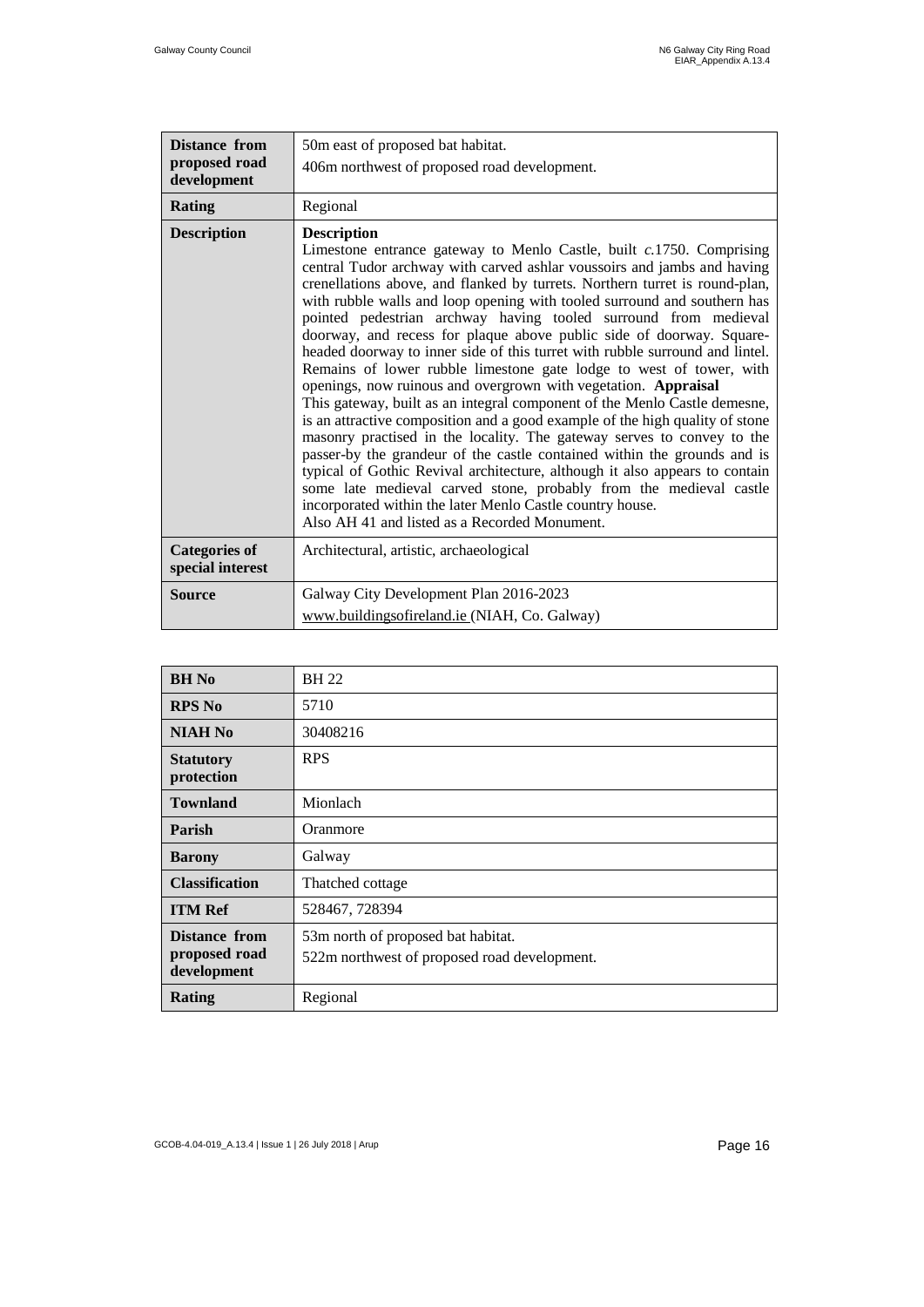| <b>BH</b> No                             | <b>BH 22</b>                                                                                                                                                                                                                                                                                                                                                                                                                                                                                                                                                                                                                                                                                                                                                                                      |
|------------------------------------------|---------------------------------------------------------------------------------------------------------------------------------------------------------------------------------------------------------------------------------------------------------------------------------------------------------------------------------------------------------------------------------------------------------------------------------------------------------------------------------------------------------------------------------------------------------------------------------------------------------------------------------------------------------------------------------------------------------------------------------------------------------------------------------------------------|
| <b>Description</b>                       | <b>Description</b><br>Detached four-bay single-storey vernacular house, built c.1800. Hipped<br>thatched roof having decoratively scolloped ridge and painted smooth<br>rendered chimneystack. Painted smooth rendered walls throughout.<br>Diminutive square-headed window openings having painted reveals,<br>painted stone sills and replacement uPVC windows. Square-headed door<br>opening having timber battened door. Dry-stone walls to site boundary at<br>west.<br><b>Appraisal</b><br>The low elevation, thick walls, and small openings are typical of the<br>vernacular tradition in Ireland. Once common throughout the countryside<br>and small villages, thatched buildings have become increasingly rare. This<br>example retains its original modest form and low chimneystack. |
| <b>Categories of</b><br>special interest | Architectural, technical                                                                                                                                                                                                                                                                                                                                                                                                                                                                                                                                                                                                                                                                                                                                                                          |
| Source                                   | Galway City Development Plan 2017-2023<br>www.buildingsofireland.ie (NIAH, Co. Galway)                                                                                                                                                                                                                                                                                                                                                                                                                                                                                                                                                                                                                                                                                                            |

| <b>BH</b> No                                  | <b>BH23</b>                                                                                                                                                                                                                                                     |
|-----------------------------------------------|-----------------------------------------------------------------------------------------------------------------------------------------------------------------------------------------------------------------------------------------------------------------|
| <b>RPS No</b>                                 | 5704                                                                                                                                                                                                                                                            |
| <b>NIAH No</b>                                | N/a                                                                                                                                                                                                                                                             |
| <b>Statutory</b><br>protection                | <b>RPS</b>                                                                                                                                                                                                                                                      |
| <b>Townland</b>                               | Mionlach                                                                                                                                                                                                                                                        |
| Parish                                        | Oranmore                                                                                                                                                                                                                                                        |
| <b>Barony</b>                                 | Galway                                                                                                                                                                                                                                                          |
| <b>Classification</b>                         | Pillar stone                                                                                                                                                                                                                                                    |
| <b>ITM Ref</b>                                | 528444, 728460                                                                                                                                                                                                                                                  |
| Distance from<br>proposed road<br>development | 68m north of proposed bat habitat.<br>530m northwest of proposed road development.                                                                                                                                                                              |
| Rating                                        | Not specified                                                                                                                                                                                                                                                   |
| <b>Description</b>                            | A roughly squared limestone pillar (length 0.22m, height 1.76m) bearing an<br>incised pedestalled cross with the date 1815. Moved and broken in 1972<br>during pipe laying, it now lies on the roadside verge.<br>Also AH 22 and listed as a Recorded Monument. |
| <b>Categories of</b><br>special interest      | Historic, social                                                                                                                                                                                                                                                |
| Source                                        | Galway City Development Plan 2017-2023                                                                                                                                                                                                                          |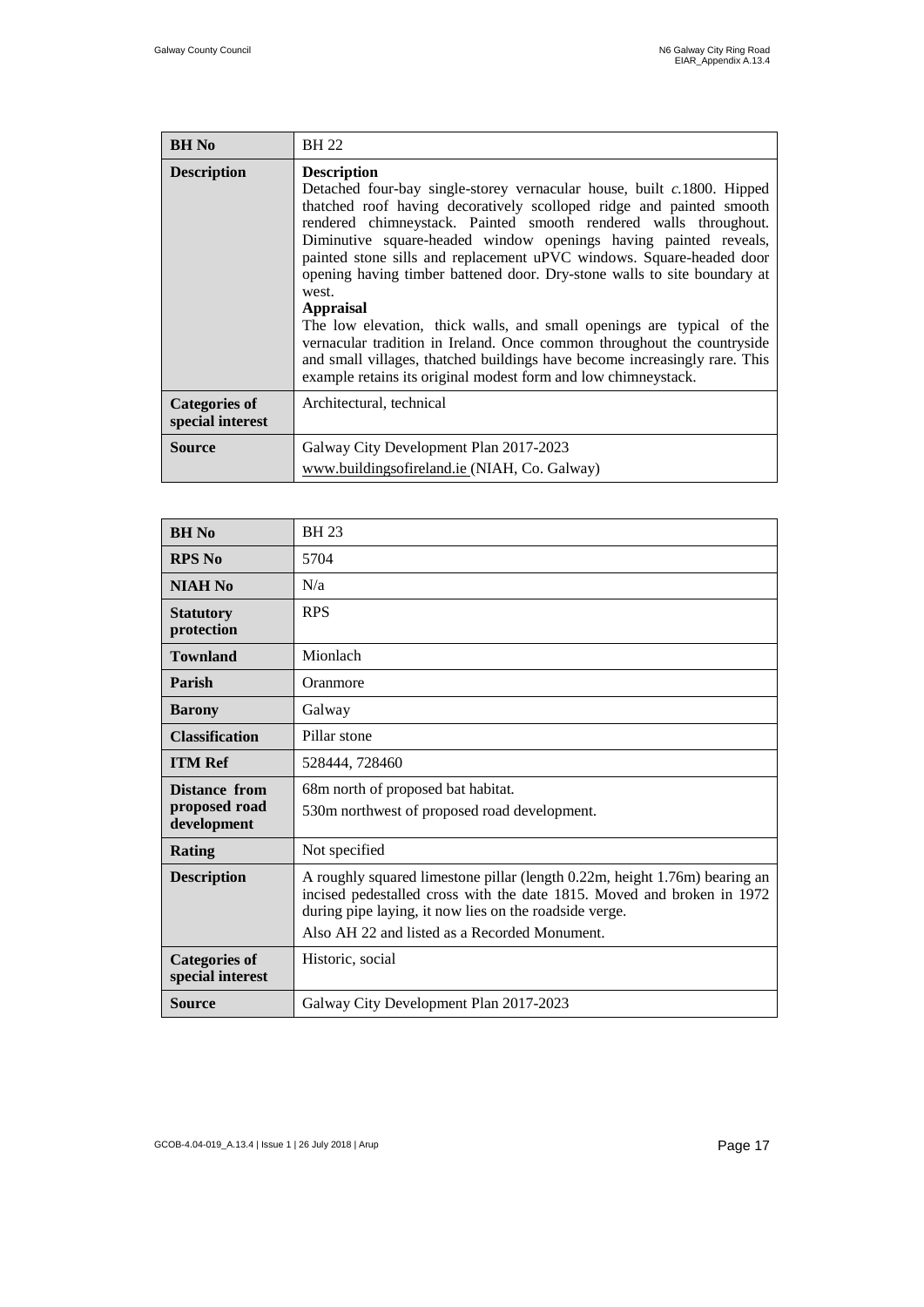| <b>BH</b> No                                         | <b>BH24</b>                                                                                                                                                                                                                                                                                                                                                                                                                                                                                                                                                                                                                                                                                                                                                                                                                                                                                                                                                                      |
|------------------------------------------------------|----------------------------------------------------------------------------------------------------------------------------------------------------------------------------------------------------------------------------------------------------------------------------------------------------------------------------------------------------------------------------------------------------------------------------------------------------------------------------------------------------------------------------------------------------------------------------------------------------------------------------------------------------------------------------------------------------------------------------------------------------------------------------------------------------------------------------------------------------------------------------------------------------------------------------------------------------------------------------------|
| <b>RPS No</b>                                        | 5709                                                                                                                                                                                                                                                                                                                                                                                                                                                                                                                                                                                                                                                                                                                                                                                                                                                                                                                                                                             |
| <b>NIAH No</b>                                       | 30408215                                                                                                                                                                                                                                                                                                                                                                                                                                                                                                                                                                                                                                                                                                                                                                                                                                                                                                                                                                         |
| <b>Statutory</b><br>protection                       | <b>RPS</b>                                                                                                                                                                                                                                                                                                                                                                                                                                                                                                                                                                                                                                                                                                                                                                                                                                                                                                                                                                       |
| <b>Townland</b>                                      | Mionlach                                                                                                                                                                                                                                                                                                                                                                                                                                                                                                                                                                                                                                                                                                                                                                                                                                                                                                                                                                         |
| Parish                                               | Oranmore                                                                                                                                                                                                                                                                                                                                                                                                                                                                                                                                                                                                                                                                                                                                                                                                                                                                                                                                                                         |
| <b>Barony</b>                                        | Galway                                                                                                                                                                                                                                                                                                                                                                                                                                                                                                                                                                                                                                                                                                                                                                                                                                                                                                                                                                           |
| <b>Classification</b>                                | Thatched cottage                                                                                                                                                                                                                                                                                                                                                                                                                                                                                                                                                                                                                                                                                                                                                                                                                                                                                                                                                                 |
| <b>ITM Ref</b>                                       | 528375, 728504                                                                                                                                                                                                                                                                                                                                                                                                                                                                                                                                                                                                                                                                                                                                                                                                                                                                                                                                                                   |
| <b>Distance from</b><br>proposed road<br>development | 97m north of proposed bat habitat.<br>586m northwest of proposed road development.                                                                                                                                                                                                                                                                                                                                                                                                                                                                                                                                                                                                                                                                                                                                                                                                                                                                                               |
| <b>Rating</b>                                        | Regional                                                                                                                                                                                                                                                                                                                                                                                                                                                                                                                                                                                                                                                                                                                                                                                                                                                                                                                                                                         |
| <b>Description</b>                                   | <b>Description</b><br>Detached four-bay single-storey vernacular house, built c.1800, having loft<br>to south end, and recent lower single-storey extension to north end. Pitched<br>reed thatched roof and whitewashed smooth rendered low chimneystack.<br>Whitewashed smooth rendered walls throughout. Square-headed window<br>openings having painted stone sills with two-over-two pane timber sliding<br>sash windows. Square-headed door opening having timber battened half-<br>door. Recent pedestrian gate with rendered piers to rubble limestone<br>boundary wall.<br><b>Appraisal</b><br>This house, in the Menlough cluster, is one of several with thatched roofs.<br>Its form and much of its detailing are typical of the vernacular tradition in<br>Ireland. Once common throughout the country, such buildings have become<br>increasingly rare. This house retains notable features such as its thatched<br>roof, timber sash windows and low chimneystack. |
| <b>Categories of</b><br>special interest             | Architectural, technical                                                                                                                                                                                                                                                                                                                                                                                                                                                                                                                                                                                                                                                                                                                                                                                                                                                                                                                                                         |
| Source                                               | Galway City Development Plan 2017-2023<br>www.buildingsofireland.ie (NIAH, Co. Galway)                                                                                                                                                                                                                                                                                                                                                                                                                                                                                                                                                                                                                                                                                                                                                                                                                                                                                           |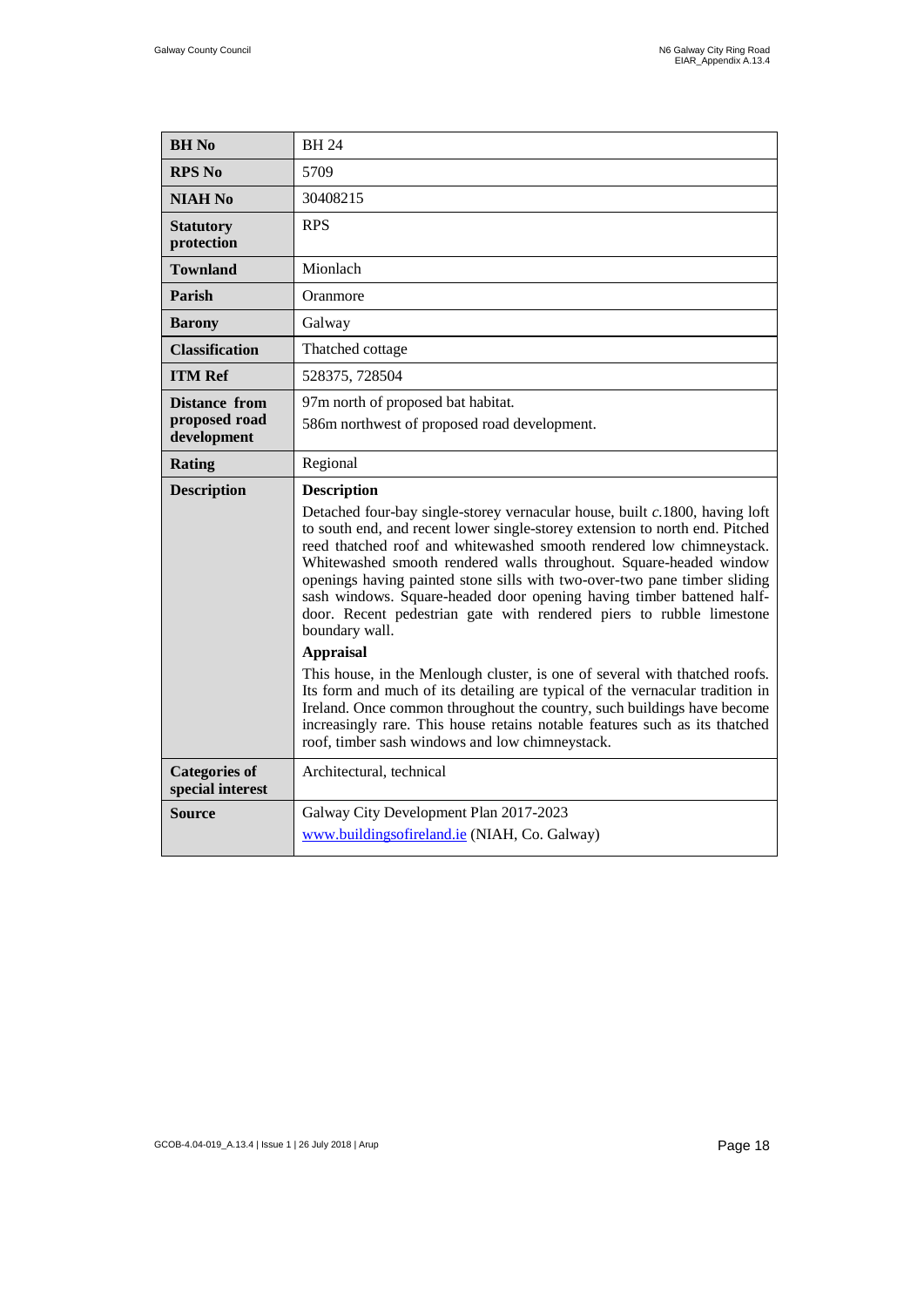| <b>BH</b> No                                         | <b>BH25</b>                                                                                                                                                                                                                                                                                                                                                                                                                                                                                                                                                                                                                                                                                                                                                                                                                                                                                                                                   |
|------------------------------------------------------|-----------------------------------------------------------------------------------------------------------------------------------------------------------------------------------------------------------------------------------------------------------------------------------------------------------------------------------------------------------------------------------------------------------------------------------------------------------------------------------------------------------------------------------------------------------------------------------------------------------------------------------------------------------------------------------------------------------------------------------------------------------------------------------------------------------------------------------------------------------------------------------------------------------------------------------------------|
| <b>RPS No</b>                                        | 5708                                                                                                                                                                                                                                                                                                                                                                                                                                                                                                                                                                                                                                                                                                                                                                                                                                                                                                                                          |
| <b>NIAH No</b>                                       | 30408214                                                                                                                                                                                                                                                                                                                                                                                                                                                                                                                                                                                                                                                                                                                                                                                                                                                                                                                                      |
| <b>Statutory</b><br>protection                       | <b>RPS</b>                                                                                                                                                                                                                                                                                                                                                                                                                                                                                                                                                                                                                                                                                                                                                                                                                                                                                                                                    |
| <b>Townland</b>                                      | Mionlach                                                                                                                                                                                                                                                                                                                                                                                                                                                                                                                                                                                                                                                                                                                                                                                                                                                                                                                                      |
| Parish                                               | Oranmore                                                                                                                                                                                                                                                                                                                                                                                                                                                                                                                                                                                                                                                                                                                                                                                                                                                                                                                                      |
| <b>Barony</b>                                        | Galway                                                                                                                                                                                                                                                                                                                                                                                                                                                                                                                                                                                                                                                                                                                                                                                                                                                                                                                                        |
| <b>Classification</b>                                | Thatched cottage                                                                                                                                                                                                                                                                                                                                                                                                                                                                                                                                                                                                                                                                                                                                                                                                                                                                                                                              |
| <b>ITM Ref</b>                                       | 528375, 728504                                                                                                                                                                                                                                                                                                                                                                                                                                                                                                                                                                                                                                                                                                                                                                                                                                                                                                                                |
| <b>Distance from</b><br>proposed road<br>development | 163m north of proposed bat habitat.<br>596m northwest of proposed road development.                                                                                                                                                                                                                                                                                                                                                                                                                                                                                                                                                                                                                                                                                                                                                                                                                                                           |
| Rating                                               | Regional                                                                                                                                                                                                                                                                                                                                                                                                                                                                                                                                                                                                                                                                                                                                                                                                                                                                                                                                      |
|                                                      |                                                                                                                                                                                                                                                                                                                                                                                                                                                                                                                                                                                                                                                                                                                                                                                                                                                                                                                                               |
| <b>Description</b>                                   | <b>Description</b><br>Detached three-bay single-storey vernacular house, built c.1800. Pitched<br>reed thatched roof having low red brick chimneystack. Limewashed<br>rendered walls to front elevation and rendered walls elsewhere. Diminutive<br>square-headed window openings having timber framed fixed pane windows.<br>Square-headed door opening having timber half-door. House facing directly<br>onto road with rubble limestone boundary wall at south-east.<br><b>Appraisal</b><br>The low elevation and thick walls of this house are typical of the vernacular<br>tradition in Ireland. This house has unusually small windows, probably<br>reflecting the size of those generally found in domestic vernacular<br>architecture but not generally enlarged. Thatched buildings have become<br>increasingly rare and the survival of this particularly interesting example,<br>makes it a structure of more than usual interest. |
| <b>Categories of</b><br>special interest             | Architectural, technical                                                                                                                                                                                                                                                                                                                                                                                                                                                                                                                                                                                                                                                                                                                                                                                                                                                                                                                      |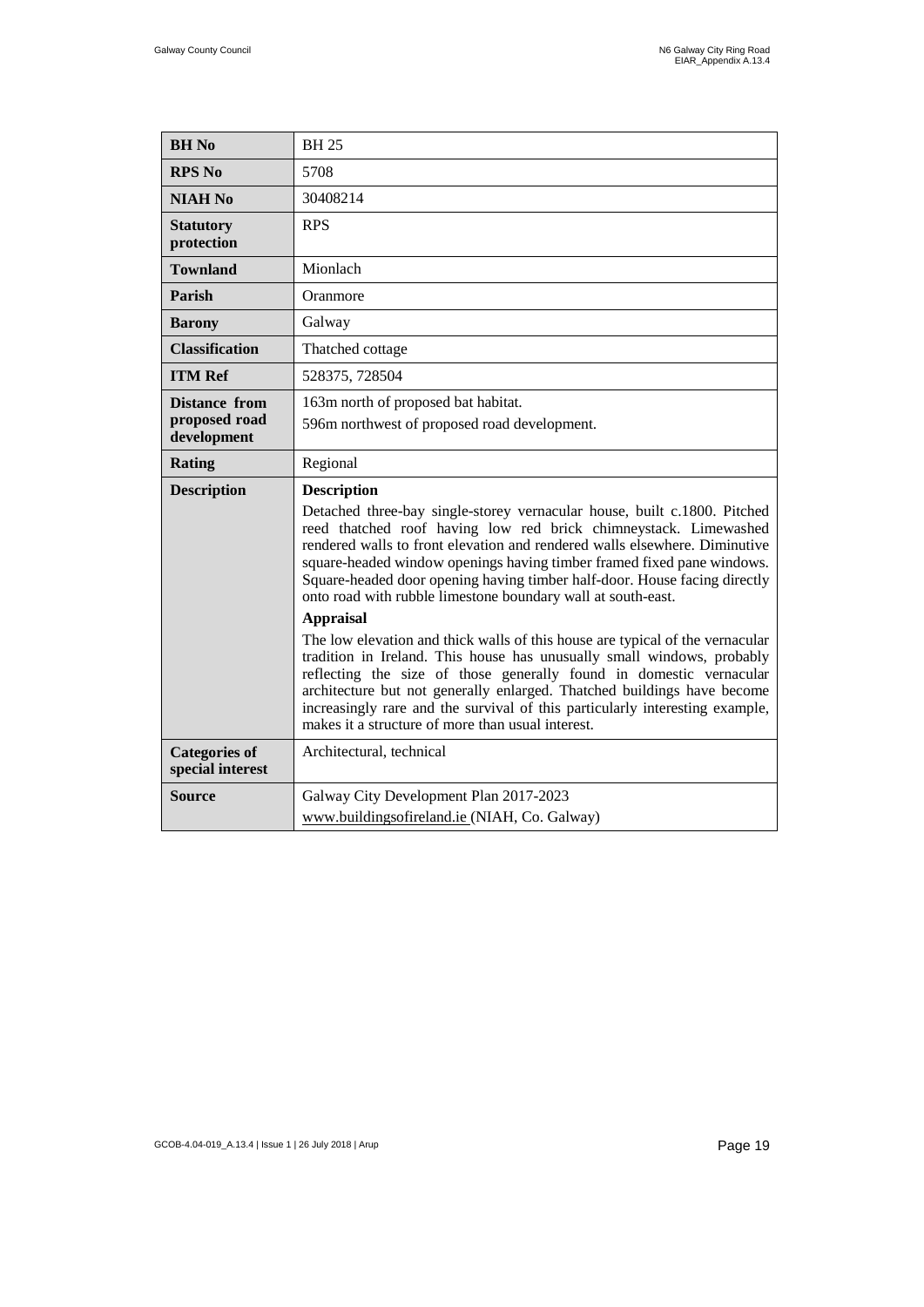| <b>BH</b> No                                  | <b>BH 26</b>                                                                                                                                                                                                                                                                                                                                                                                                                                                                                                                                                                                                                                                                                                                                                                                                                                                              |
|-----------------------------------------------|---------------------------------------------------------------------------------------------------------------------------------------------------------------------------------------------------------------------------------------------------------------------------------------------------------------------------------------------------------------------------------------------------------------------------------------------------------------------------------------------------------------------------------------------------------------------------------------------------------------------------------------------------------------------------------------------------------------------------------------------------------------------------------------------------------------------------------------------------------------------------|
| <b>RPS No</b>                                 | 5707                                                                                                                                                                                                                                                                                                                                                                                                                                                                                                                                                                                                                                                                                                                                                                                                                                                                      |
| <b>NIAH No</b>                                | 30408213                                                                                                                                                                                                                                                                                                                                                                                                                                                                                                                                                                                                                                                                                                                                                                                                                                                                  |
| <b>Statutory</b><br>protection                | <b>RPS</b>                                                                                                                                                                                                                                                                                                                                                                                                                                                                                                                                                                                                                                                                                                                                                                                                                                                                |
| <b>Townland</b>                               | Mionlach                                                                                                                                                                                                                                                                                                                                                                                                                                                                                                                                                                                                                                                                                                                                                                                                                                                                  |
| Parish                                        | Oranmore                                                                                                                                                                                                                                                                                                                                                                                                                                                                                                                                                                                                                                                                                                                                                                                                                                                                  |
| <b>Barony</b>                                 | Galway                                                                                                                                                                                                                                                                                                                                                                                                                                                                                                                                                                                                                                                                                                                                                                                                                                                                    |
| <b>Classification</b>                         | Thatched cottage                                                                                                                                                                                                                                                                                                                                                                                                                                                                                                                                                                                                                                                                                                                                                                                                                                                          |
| <b>ITM Ref</b>                                | 528402, 728585                                                                                                                                                                                                                                                                                                                                                                                                                                                                                                                                                                                                                                                                                                                                                                                                                                                            |
| Distance from<br>proposed road<br>development | 191m north of proposed bat habitat.<br>645m northwest of proposed road development.                                                                                                                                                                                                                                                                                                                                                                                                                                                                                                                                                                                                                                                                                                                                                                                       |
| Rating                                        | Regional                                                                                                                                                                                                                                                                                                                                                                                                                                                                                                                                                                                                                                                                                                                                                                                                                                                                  |
|                                               |                                                                                                                                                                                                                                                                                                                                                                                                                                                                                                                                                                                                                                                                                                                                                                                                                                                                           |
| <b>Description</b>                            | <b>Description</b><br>Detached four-bay single-storey vernacular house, built $c.1800$ , having<br>recent uPVC porch to front elevation. Pitched reed thatched roof having<br>decoratively scolloped ridge, and painted rendered low chimneystack.<br>Painted smooth rendered walls throughout. Square-headed window<br>openings having decorative render surrounds and painted sills with<br>replacement uPVC windows. Square-headed door opening having timber<br>battened door. Recent pedestrian gate set into painted rendered boundary<br>wall and piers.<br><b>Appraisal</b><br>The low elevation, thick walls and small openings are typical of the<br>vernacular tradition in Ireland. Once common throughout the country,<br>thatched buildings have become increasingly rare and this building retains<br>other notable features such as its low chimneystack. |
| <b>Categories of</b><br>special interest      | Architectural, technical                                                                                                                                                                                                                                                                                                                                                                                                                                                                                                                                                                                                                                                                                                                                                                                                                                                  |